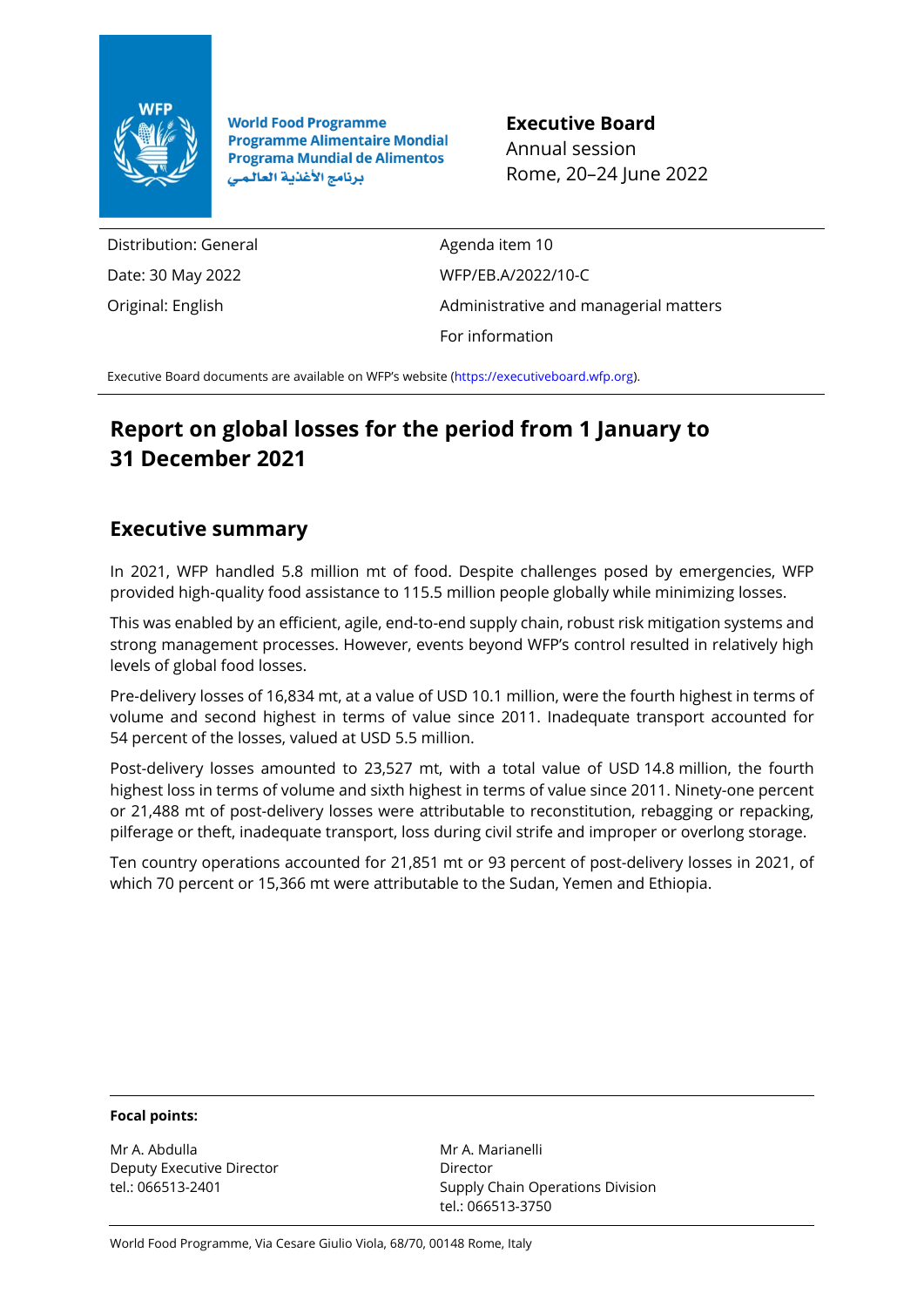#### **Introduction**

- 1. This report provides an overview of global losses pre-delivery and post-delivery in 2021 and describes recent measures for preventing or minimizing such losses. The annexes detail country-specific losses and identify countries where losses were above WFP's reporting thresholds.<sup>1</sup>
- 2. Pre-delivery losses are those that occur before legal title to food passes to a government, usually at the first delivery point in the recipient country.
- 3. Post-delivery losses are those that occur after food arrives in a recipient country and before it is distributed to people in need.
- 4. Within the legal framework in which WFP operates, legal title of food commodities normally passes to the government of a country where they are to be distributed at the commodities' point of first entry into the country. WFP, however, generally retains physical possession of the commodities far beyond the time at which legal title is transferred.
- 5. This report does not cover unintended uses of food after distribution to beneficiaries. Unintended uses such as sharing, theft or sale are captured through monitoring and addressed accordingly.
- 6. Following approval by the Executive Board, the WFP self-insurance scheme was extended to cover post-delivery losses. All WFP losses are therefore covered by insurance from the moment when WFP takes possession of commodities up to their physical handover to a cooperating partner, the people WFP serves or a recipient government.<sup>2</sup>

## **Characteristics of global losses in 2021**

- 7. Global losses in 2021 are presented in this report in terms of volume (tonnage) and value (United States dollars) and are compared with losses in previous years.
- 8. Significant losses beyond the control of WFP meant that the volume of global losses in 2021 amounted to 40,361 mt, a slight increase from 2020 and the third highest level since 2011 (see figure 1 and annex I).

<sup>1</sup> These are countries where losses of a single food type amount to at least 2 percent of the tonnage handled and have an absolute value of at least USD 20,000 and countries where losses of a single food type have an absolute value of more than USD 100,000.

<sup>2</sup> "[WFP Management Plan \(2018](https://executiveboard.wfp.org/document_download/WFP-0000050529)–2020)" (WFP/EB.2/2017/5-A/1/Rev.1).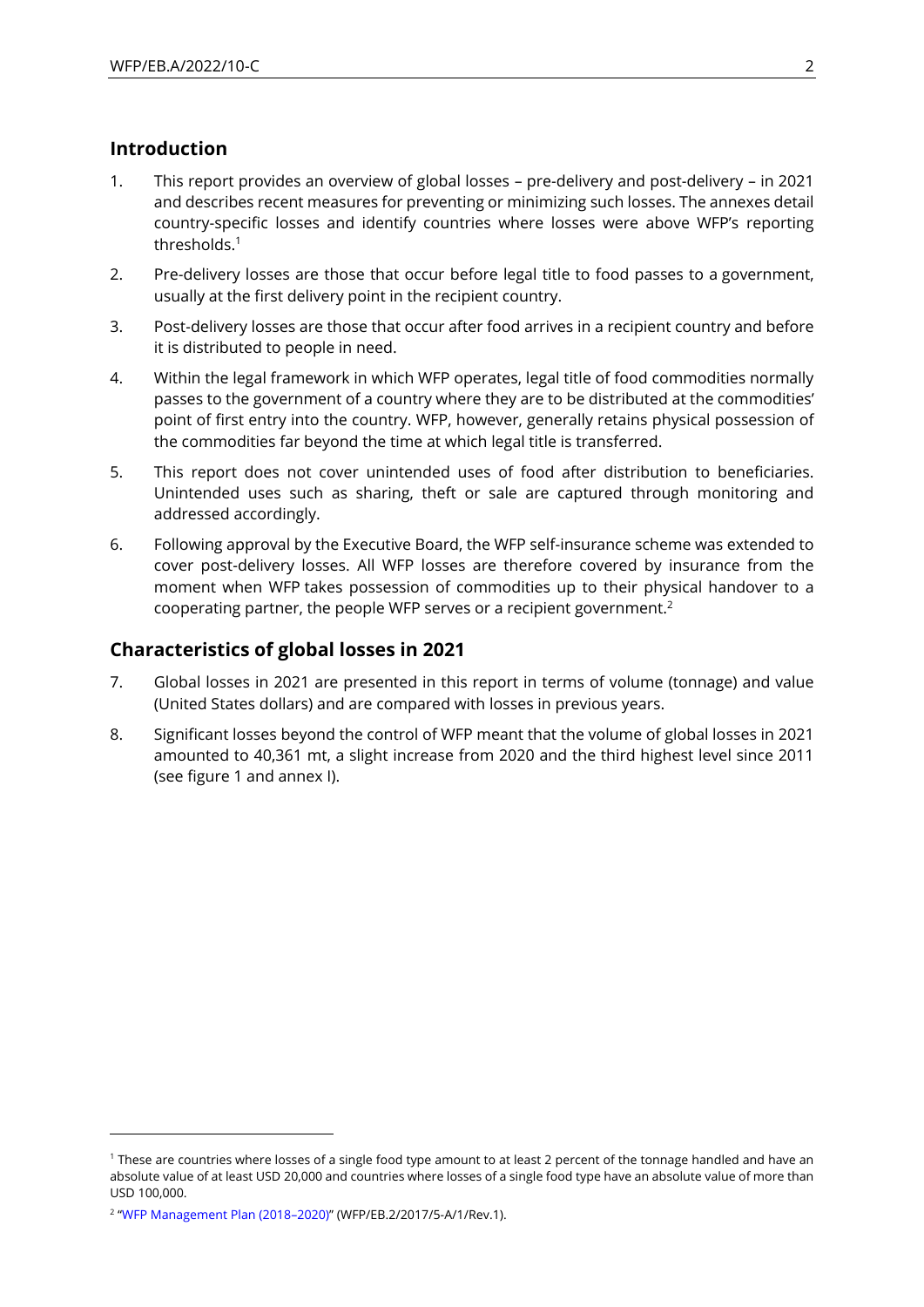

**Figure 1: Global food losses by volume, 2011–2021**

- 9. The value of global losses was USD 24.9 million, slightly higher than in 2020, when it was USD 22.4 million.
- 10. Losses of wheat, sorghum, rice, split peas and corn soya blend amounted to 29,372 mt valued at USD 14.6 million, accounting for 73 percent of global losses by volume and 59 percent by value (see details in table 1).

| TABLE 1: THE FIVE COMMODITIES FOR WHICH LOSSES WERE HIGHEST, 2021 |                       |                     |            |                                                           |  |  |  |
|-------------------------------------------------------------------|-----------------------|---------------------|------------|-----------------------------------------------------------|--|--|--|
| Commodity                                                         | <b>Losses</b><br>(mt) | <b>Value in USD</b> | USD per mt | Losses as a<br>percentage of<br>total losses by<br>volume |  |  |  |
| Wheat                                                             | 10 099                | 3 3 2 8 1 3 7       | 330        | 25                                                        |  |  |  |
| Sorghum/millet                                                    | 8412                  | 3 303 569           | 393        | 21                                                        |  |  |  |
| Rice                                                              | 4955                  | 3 3 4 6 1 3 2       | 675        | 12                                                        |  |  |  |
| Split peas                                                        | 3 4 4 3               | 1 969 369           | 572        | 9                                                         |  |  |  |
| Corn soya blend                                                   | 2463                  | 2 667 307           | 1083       | 6                                                         |  |  |  |

## **Characteristics of pre-delivery losses in 2021**

- 11. Pre-delivery losses in 2021 are presented in terms of volume (tonnage) and value (United States dollars) and are compared with losses in previous years in terms of volume, value and causes.
- 12. In 2021, pre-delivery losses amounted to 16,834 mt, the fourth highest level by volume since 2011 (figure 2).
- 13. Pre-delivery losses were valued at USD 10.2 million, the second highest level by value since 2011 (figure 2).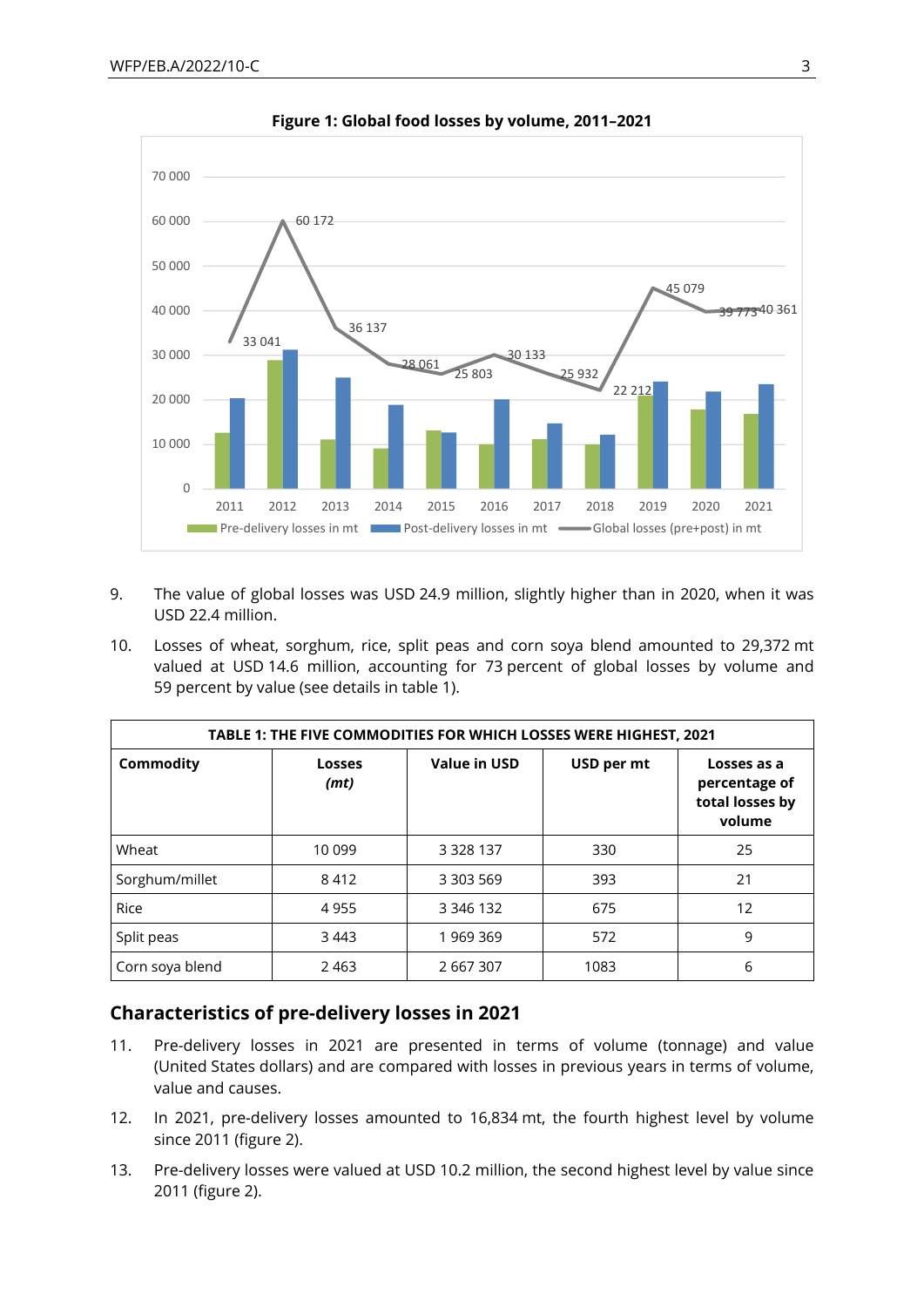

**Figure 2: Pre-delivery losses by volume and value, 2011–2021**

- 14. Losses of wheat amounting to 4,406 mt at an average value of USD 321/mt accounted for 26 percent of all pre-delivery losses.
- 15. Losses of 2,833 mt of rice at an average value of USD 716/mt accounted for 17 percent of pre-delivery losses.
- 16. Losses of sorghum amounting to 2,516 mt at an average value of USD 437/mt accounted for 15 percent of pre-delivery losses.

#### **Main reasons for pre-delivery losses**

- 17. In 2021, 61 percent of pre-delivery losses, or 10,289 mt worth USD 5.5 million, were mainly attributable to inadequate transport.
- 18. Rebagging or repacking resulted in pre-delivery losses of 4,616 mt worth USD 2.9 million. This accounted for 27 percent of all pre-delivery losses.

#### **Characteristics of post-delivery losses in 2021**

- 19. Post-delivery losses in 2021 are presented in terms of volume and value and are compared with losses in previous years in terms of volume, value and causes.
- 20. The volume of post-delivery losses in 2021 was the fourth highest since 2011 in absolute terms but sixth lowest as a percentage of food handled. $3$  Post-delivery losses were 23,527 mt, or 0.41 percent of the 5.8 million mt of food handled; the corresponding figures for 2020 were 21,875 mt and 0.39 percent (see figure 3 and annex X).
- 21. In 2021, post-delivery losses had a total value of USD 14.8 million, the sixth highest since 2011 in absolute terms. At 0.44 percent of the USD 3.37 billion of food handled, it was the fourth lowest in percentage terms. The corresponding figures for 2020 were USD 13.5 million and 0.48 percent (see figure 3 and annex X).<sup>4</sup>

<sup>&</sup>lt;sup>3</sup> Tonnage of food handled is defined as "opening stocks in the recipient country plus commodities received in the recipient country".

<sup>4</sup> Food items are valued according to "moving average prices", whereby the cost of each item is determined from the weighted average of the costs of similar items at the beginning of and during the period. The losses in this report are valued at the moving average prices as at the end of 2021.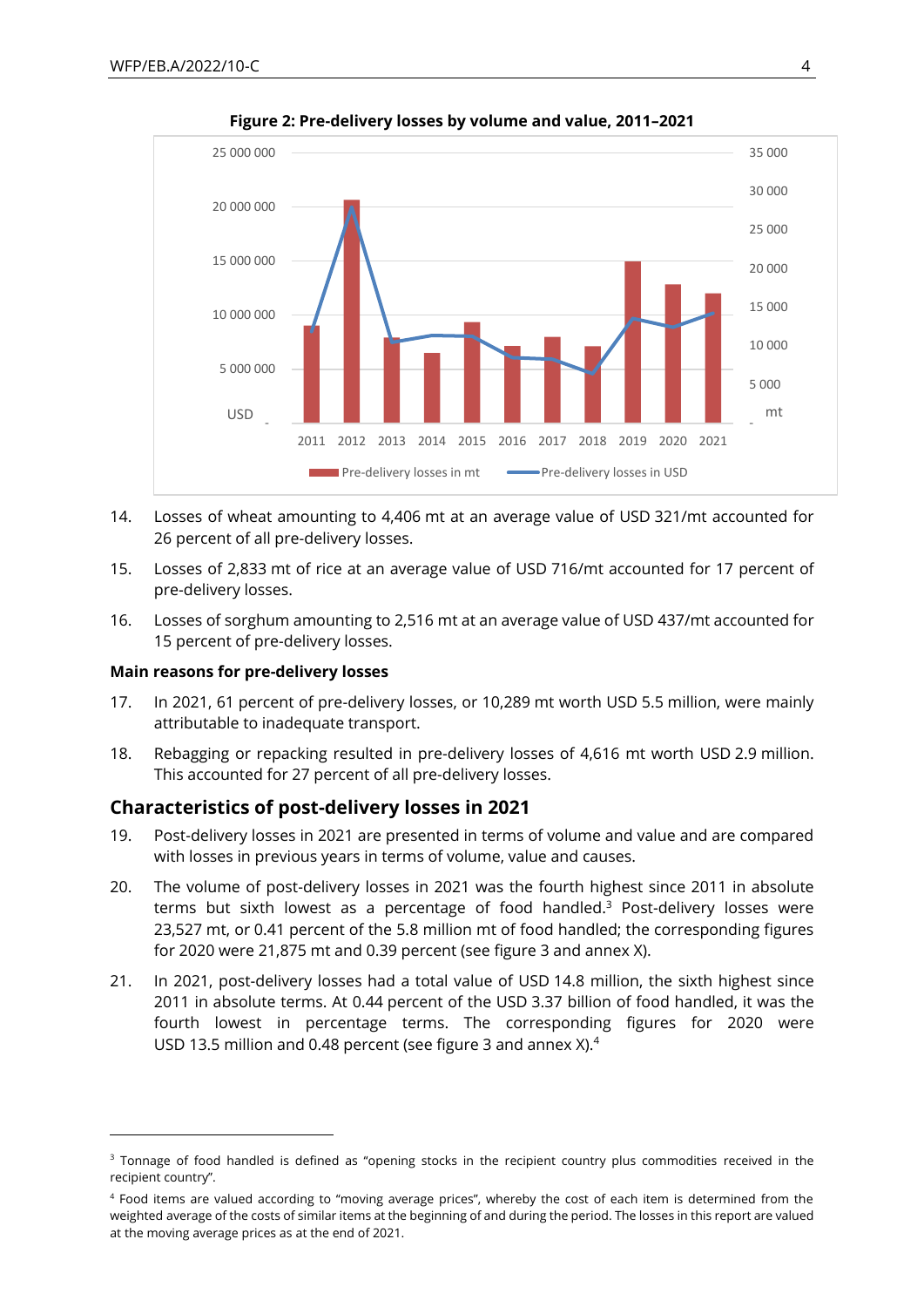

**Figure 3: Post-delivery losses by volume, 2011–2021**

22. The average value of food handled in 2021 was USD 584/mt, compared with USD 498/mt in 2020. The average value of post-delivery losses was USD 627/mt, compared with USD618/mt in 2020 (see figure 4).



**Figure 4: Average cost of food handled and average value of post***-***delivery losses, 2011–2021**

- 23. Sudan, with losses of 6,478 mt at an average value of USD 520/mt, accounted for 27 percent of all post-delivery losses. Yemen, with losses of 5,726 mt at an average value of USD 402/mt, accounted for 24 percent, while Ethiopia, with losses of 3,161 mt at an average value of USD 1,050/mt, accounted for 13 percent.
- 24. Losses of 5,895 mt of sorghum at an average value of USD 374/mt accounted for 25 percent of all post-delivery losses. Of these losses, 79 percent occurred in the Sudan, with 4,633 mt at an average value of USD 340/mt.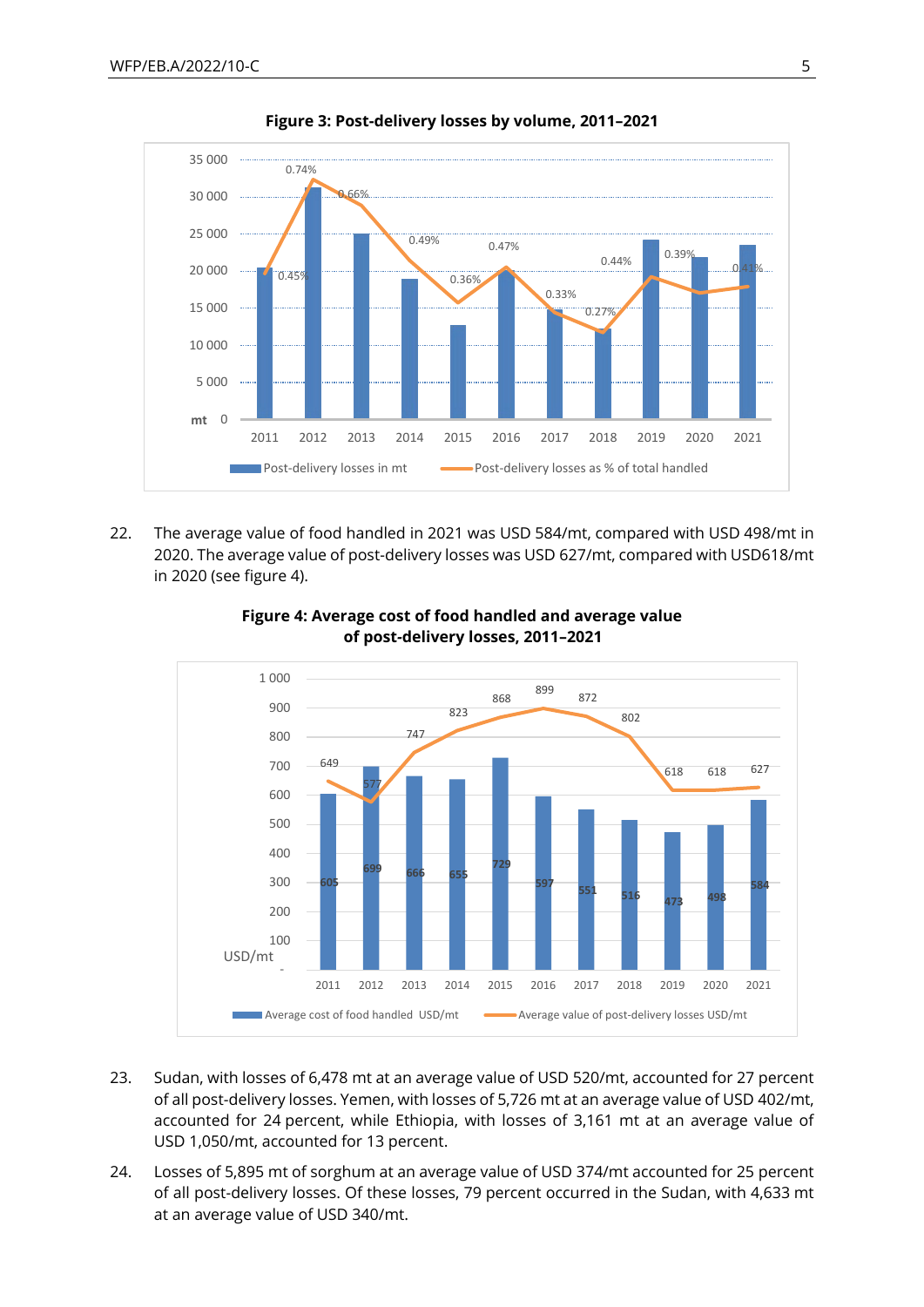- 25. Losses of 5,693 mt of wheat at an average value of USD 336/mt accounted for 24 percent of all post-delivery losses. Of these losses, 90 percent occurred in Yemen, with 5,098 mt at an average value of USD 325/mt.
- 26. Losses of corn soya blend amounting to 2,034 mt at an average value of USD 1,126/mt constituted 9 percent of all post-delivery losses. Of these losses, 55 percent, or 1,115 mt at an average value of USD 1,299/mt, occurred in Ethiopia. Cameroon accounted for 15 percent of these losses, with 315 mt at an average value of USD 627/mt.

#### **Main reasons for post-delivery losses**

27. In 2021, 91 percent or 21,488 mt of post-delivery losses were attributable to reconstitution, rebagging or repacking, pilferage or theft, inadequate transport, loss during civil strife, and improper or overlong storage (see figure 5). Specific details by country are provided in annex I.

#### **Reconstitution/ Inadequate Loss during civil** Improper/overlong **Pilferage/theft** rebagging/ transport strife storage repacking  $•7.788$  mt  $• 6.833 m t$  $•3.068$  mt  $• 2.756 mt$  $\cdot$  1.043 mt • 0.13% of total • 0.12% of total  $\bullet$  0.05% of total • 0.05% of total  $\cdot$  0.02% of total food handled food handled food handled food handled food handled • 33% of total post-. 29% of total post-• 13% of total post-• 12% of total post-. 4% of total postdelivery losses delivery losses delivery losses delivery losses delivery losses

#### **Figure 5: The five main reasons for post-delivery losses, 2021**

- 28. Problems related to reconstitution or repacking resulted in post-delivery losses of 7,788 mt, or 0.13 percent of food handled and 33 percent of all post-delivery losses. Of these losses, 5,174 mt or 66 percent occurred in Yemen.
- 29. Pilferage accounted for 6,833 mt of losses, or 0.12 percent of food handled and 29 percent of all post-delivery losses. The Sudan accounted for 5,831 mt or 85 percent of these losses.
- 30. Inadequate transport resulted in post-delivery losses of 3,068 mt, or 0.05 percent of food handled and 13 percent of all post-delivery losses. Of these losses, 53 percent or 1,631 mt occurred in South Sudan, Mozambique and Ethiopia.<sup>5</sup>
- 31. Loss during civil strife accounted for 2,756 mt of losses, or 0.05 percent of food handled and 12 percent of all post-delivery losses. Of these losses, 2,140 mt or 78 percent occurred in Ethiopia.
- 32. Improper or overlong storage resulted in post-delivery losses of 1,043 mt, or 0.02 percent of food handled and 4 percent of all post-delivery losses. Cameroon, Yemen and Armenia together accounted for 52 percent of these losses, or 540 mt.

#### **Post-delivery losses by country**

33. Ten country operations accounted for 21,851 mt or 93 percent of post-delivery losses in 2021 (see figure 6). Of these, operations in the Sudan, Yemen and Ethiopia accounted for 70 percent, at 15,366 mt.

<sup>&</sup>lt;sup>5</sup> Contractual provisions for recovering post-delivery losses from service providers and the selection and review of service providers are crucial for minimizing food losses. Poorly performing service providers receive warnings or are removed from the list of suppliers. Performance indicators for transporters include amounts lost in transit.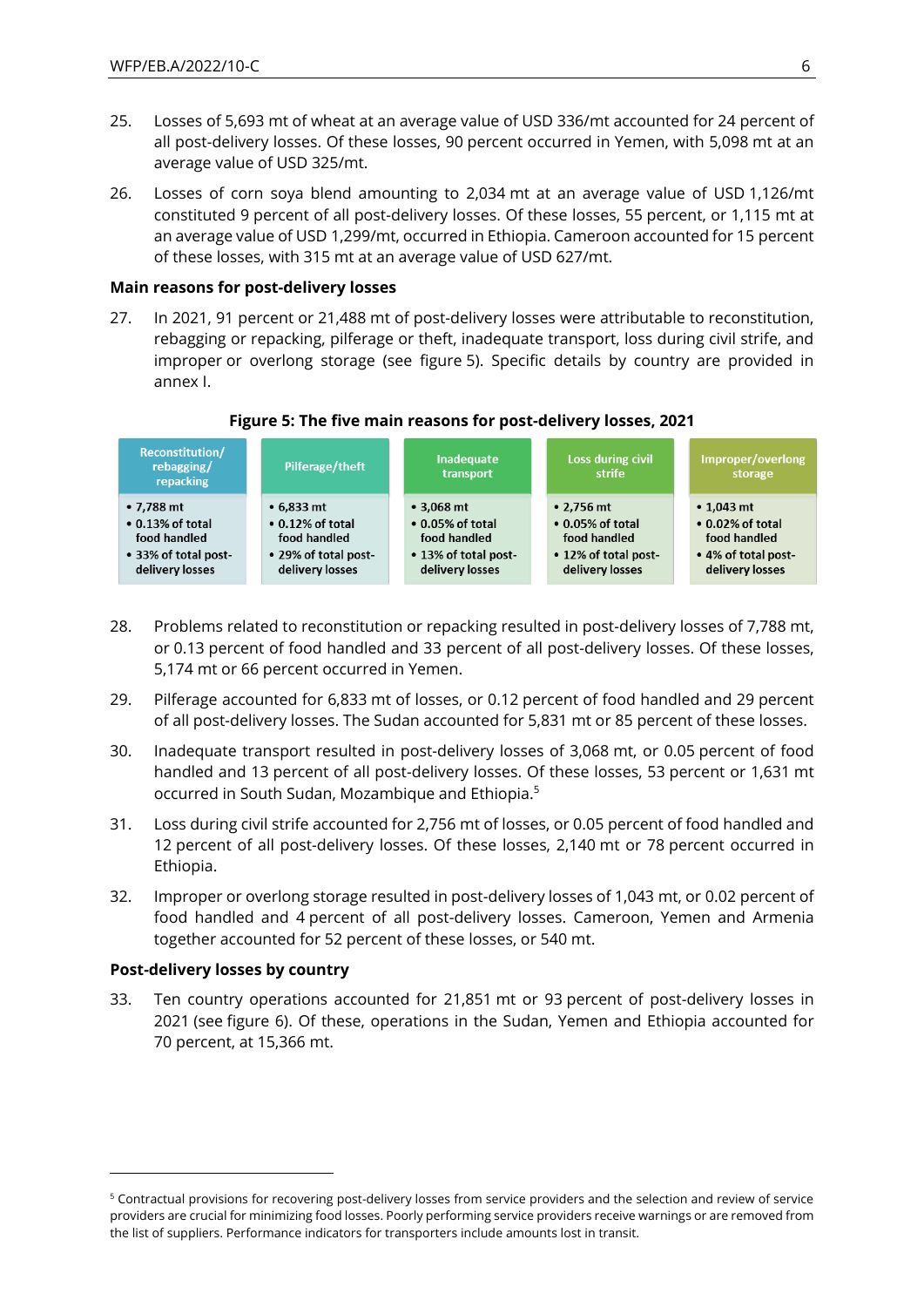

#### **Figure 6: The 10 countries with the highest post-delivery losses in 2021, by cause of loss (***mt***)**

34. WFP's 10 largest operations in terms of volume of food handled in 2021 were, in descending order, Yemen, Ethiopia, the Syrian Arab Republic, the Sudan, Afghanistan, South Sudan, Nigeria, the Democratic Republic of the Congo, Zimbabwe and Uganda. These operations handled 4.6 million mt of food. See figure 7 for an overview of operations and losses by WFP region.

#### **Figure 7: WFP operations by region – food handled (***mt***) and post-delivery losses (***mt* **and percentage of total food handled in the region)**



*Abbreviations*: RBB = Regional Bureau for Asia and the Pacific; RBC = Regional Bureau for the Middle East, Northern Africa and Eastern Europe; RBD = Regional Bureau for Western Africa; RBJ = Regional Bureau for Southern Africa; RBN = Regional Bureau for Eastern Africa; RBP = Regional Bureau for Latin America and the Caribbean.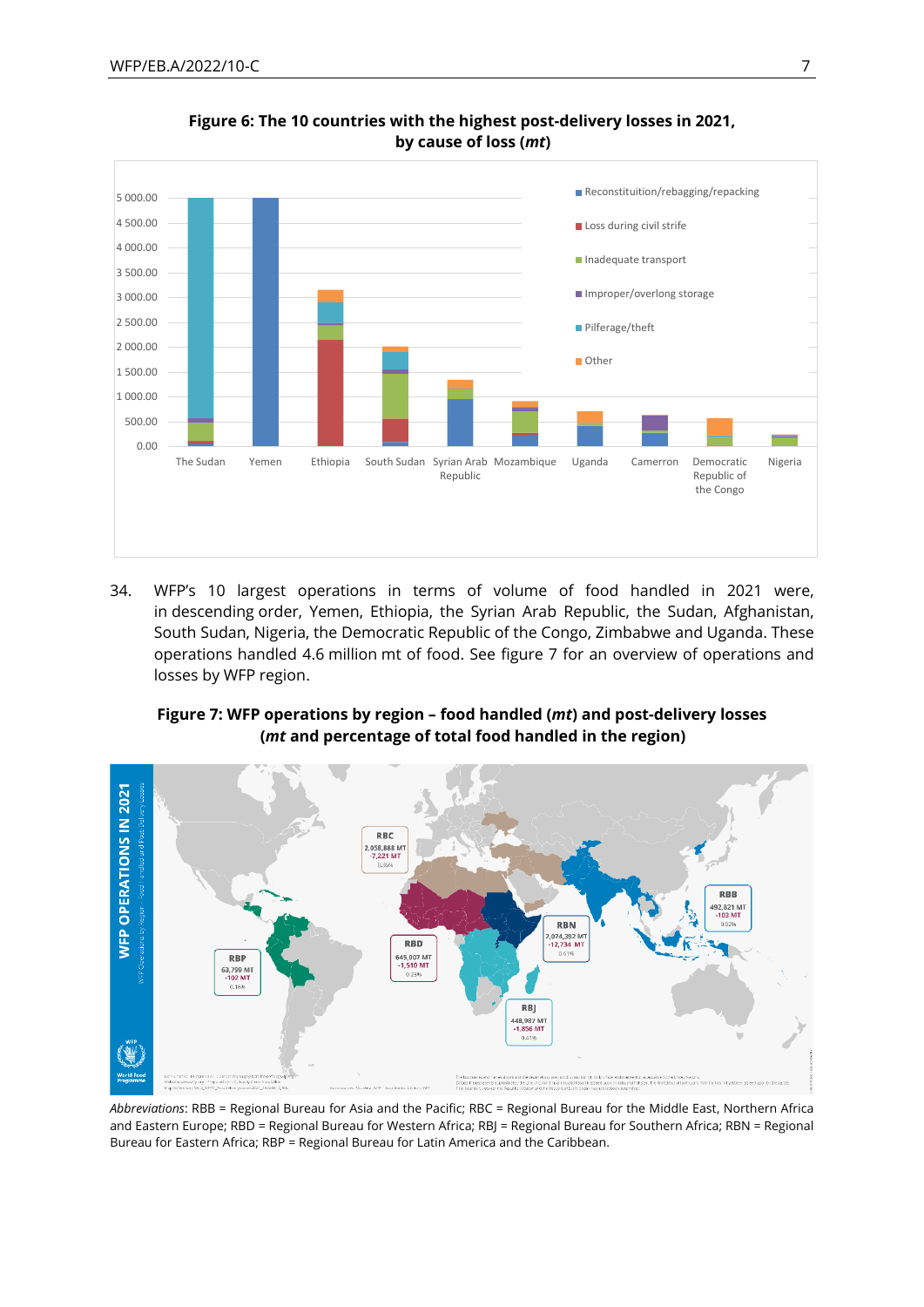35. In 2021, WFP operations in 14 countries had above-threshold post-delivery losses, which totalled 19,613 mt (see annex I). Of these countries, three were in WFP's Middle East, Northern Africa and Eastern Europe region, accounting for 33 percent of all above-threshold post-delivery losses; four were in Eastern Africa, accounting for 58 percent; four were in Southern Africa, accounting for 6 percent; and three were in Western Africa, accounting for 3 percent.<sup>6</sup>

#### **Measures for preventing and mitigating losses**

#### **Food procurement and safety and quality for WFP operations**

- 36. WFP is committed to reducing food losses through its supply chain operations. Robust processes for procuring food and ensuring its safety and quality, complemented by monitoring at all levels, are key to this.
- 37. In 2021, the Food Safety and Quality Unit assessed and mitigated risks through a variety of activities. It performed 140 supplier assessments, which facilitate preventive action to ensure that procured food is safe and of sufficient quality. A total of 290 staff were trained in food safety and quality policies and procedures. The unit managed and closed 104 food-related incidents and tested the compliance of 127 food suppliers worldwide. In addition, 55 food specifications were approved, strengthening the framework that ensures that food procured for operations is of sufficiently high quality.
- 38. A longstanding formula and packaging project was concluded in 2021, improving the stability of high energy biscuits and extending their shelf-life from 12 months to 18 months, allowing for more flexibility within the supply chain and the minimization of losses.
- 39. The Food Procurement Unit and the Food Safety and Quality Unit also worked together to eliminate leakages in all lipid-based nutrient supplement sachets by requesting suppliers to introduce leakage testing and ensuring that inspection companies implement the leaking detection testing protocols correctly. Compliance with this enhanced requirement is verified during supplier assessments and visits. As zero leakage in the sachets cannot be guaranteed, the Food Safety and Quality Unit has recommended random leak testing for all suppliers.
- 40. For some corn soya blend suppliers, more demanding inspection protocols that include strict monitoring of production by the inspection company to reduce food safety and quality incidents have been introduced. As part of its food safety protocols, WFP insists on laboratory testing to ensure that no micro toxins are present in raw materials used to produce food intended for beneficiaries.
- 41. To ensure that new suppliers of corn soya blend meet WFP specifications and quality and safety standards, the Food Procurement Unit and the Food Safety and Quality Unit hold precontract implementation meetings with each new supplier to explain all aspects of contract execution and quality requirements. The production of new suppliers is monitored closely on a daily basis to minimize the risk of production being rejected for non-compliance.
- 42. Efforts to improve shipping processes in 2021 included requests for suppliers to replace steel slings with ropes to avoid bag damage during offloading and food spillage. For sorghum purchases, the Food Procurement Unit implemented innovative solutions such as shipping sorghum in bulk in containers, as well as standard bulk cargo shipment practices. For vegetable oil, milk, micronutrient powder and sugar, the Food Procurement Unit mostly used containerized shipments on pallets; this is the most effective method because it avoids

<sup>6</sup> These are post-delivery losses that exceed WFP's thresholds for country-level post-delivery losses of single food types: valued at USD 20,000 or more and accounting for at least 2 percent of the tonnage handled; or valued at USD 100,000 or more.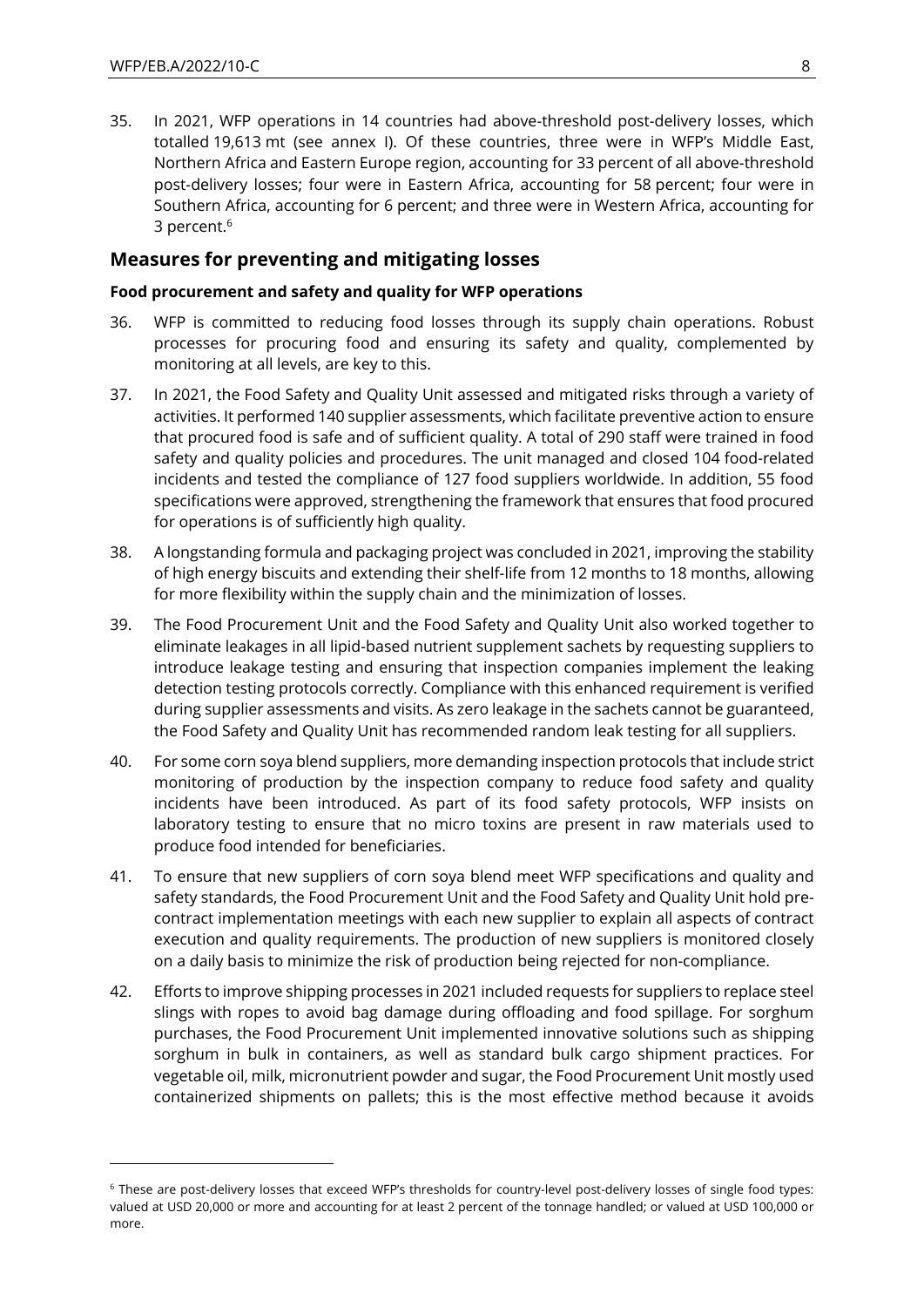transhipment, i.e. goods being offloaded and re-loaded from one means of transport to another.

- 43. In October 2021, the Food Procurement Unit introduced an early release clause for all new wheat contracts. This procedure ensures maximum quality assurance and full vendor accountability through the introduction of a "recall and replace" clause. The clause enables the Food Procurement Unit to mitigate potential reputational risks resulting from quality issues and will shift potential charges associated with quality compliance (such as re-testing and detention and demurrage charges) to vendors.
- 44. The Food Procurement Unit, in coordination with the Food Safety and Quality Unit, continued to implement improved quality control measures for the sourcing of sorghum including enhanced cleaning and sieving requirements and an inspection statement of work, especially for new markets. This has reduced the percentage of defective grains and impurities, reducing potential quality issues and the likelihood that commodities will be rejected at destination. This has allowed WFP to diversify its sorghum purchase strategies and make better use of pre-positioning.

#### **Tracking and monitoring of food**

- 45. A new information technology solution called FOSTER, which tracks and analyses food procurement inspection data, allows for the swift and transparent review of inspectiongenerated data, the assessment of supplier performance and the identification of potential food fraud. The platform was rolled out in 2021 with the uploading of over 54,000 food test results.
- 46. The Commodity Accounting Unit ensures that commodities are recorded in a timely and reliable manner in WFP's Logistics Execution Support System (LESS) in order to guarantee consistency in the stock information that operations use on a daily basis. Every quarter, the team compares physical inventory counts with the inventory recorded in LESS in order to mitigate the risk of commodity losses due to theft, fraud and other causes. The unit also assists regional bureaux and country offices in monitoring the best-before dates of commodities through various validation reports, key performance indicators and system alerts to ensure that commodities are dispatched as efficiently as possible based on expiry dates. Commodity accounting specialists also conduct field missions to help country offices and regional bureaux to address data backlogs and to provide training on commodity accounting and LESS.
- 47. To mitigate losses, quarterly follow-ups were carried out in 2021 with physical inventory checks conducted to support loss monitoring and to provide the Risk and Insurance Unit with information on types of losses.

#### **Regional bureau initiatives for minimizing losses**

- 48. In 2021, regional bureaux supported country offices in their efforts to minimize losses. This support took many forms, including oversight and compliance missions and training, technical assessments and guidance on incident management and the mitigation of food safety and quality risks. These measures aimed to ensure that WFP best practices in food management and logistics were applied consistently in all operations.
- 49. The Regional Bureau for Eastern Africa conducted oversight missions that focused on warehouse management, transport modalities, packaging and training. During the missions, the regional bureau helped country offices to ensure that expiry dates of commodities in warehouses were checked to avoid food losses due to expiration and reduce the prolonged storage of specific commodities. The oversight missions also supported country offices in following best practices on commodity accounting, contracting and warehouse management. Areas of focus included infestation, rodent activities, roof leaks, reconditioning and general warehouse conditions and operations.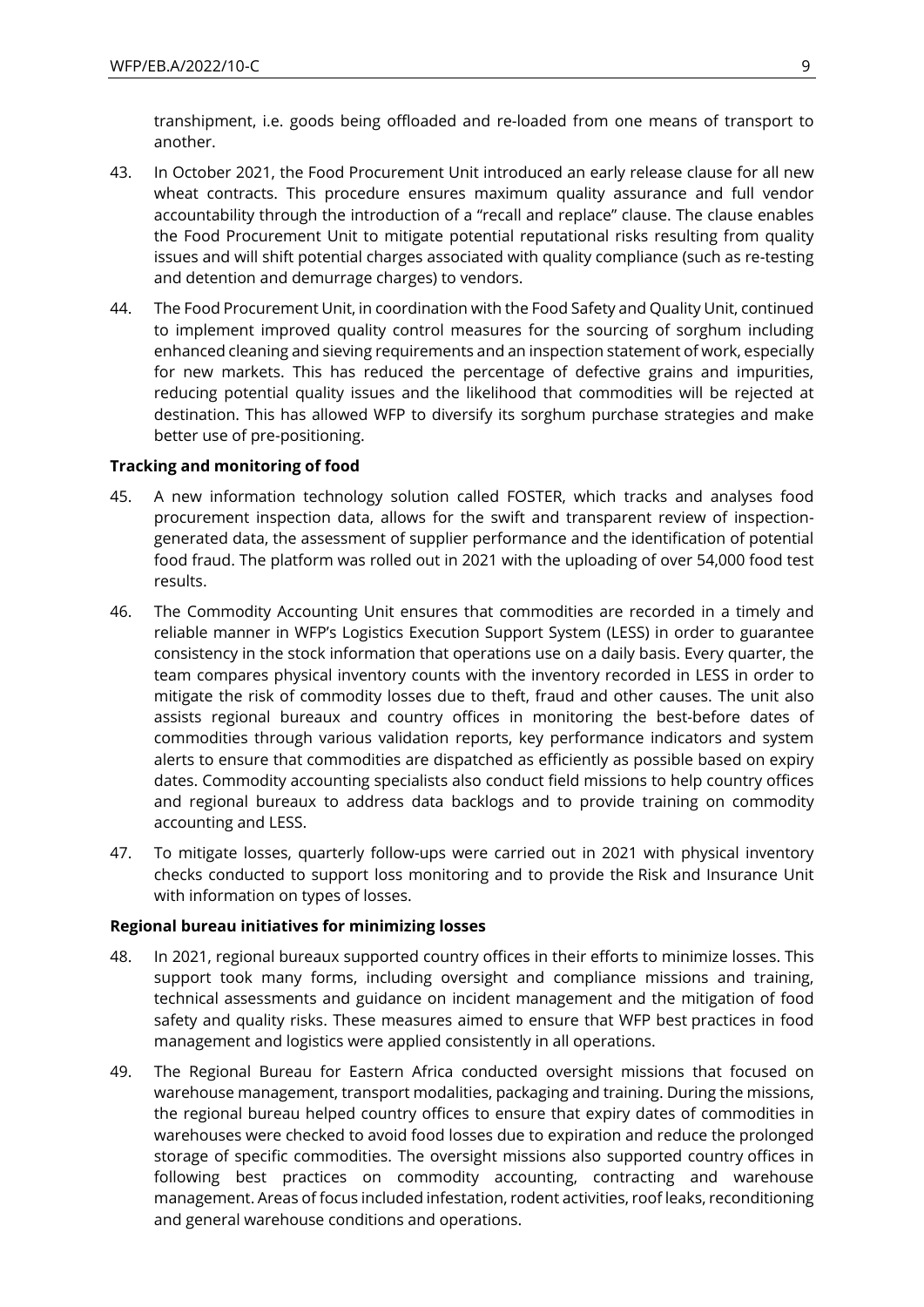- 50. Food stocks in warehouses were regularly inspected to maintain quality. This included checking and monitoring temperature and humidity in warehouses and mobile storage units.
- 51. By verifying transporter performance, the regional bureau ensured that only transporters capable of implementing best practices to minimize transport-related losses were contracted. Fleets were equipped with GPS tracking devices to enable the tracking of movements from warehouses to delivery points, coupled with the use of the Last Mile application, which provides real-time confirmation of receipt at delivery points. The Regional Bureau for Eastern Africa also physically counted loaded commodities with contracted drivers to ensure that the quantities loaded matched work orders. Once each loaded quantity was reconciled, the waybill was signed by both driver and warehouse manager for accountability.

#### **Box 1: Example of regional bureau support**

In Ghana, the Regional Bureau for Western Africa deployed staff to support transport planning, including for LESS data entries, for a new project for sourcing Super Cereal. Thanks to the support from the regional bureau, the commodities were transported without any loss.

52. The Regional Bureau for Asia and the Pacific conducted regular follow-ups with country offices on training and needs in order to minimize losses through follow-up and monitoring of best-before dates. A training session on food incident management and a workshop on improving the management of specialized nutritious food took place in 2021, at which the regional bureau nutrition team trained staff in handling specialized nutritious foods, which helped reduce losses of such commodities.

- 53. The Regional Bureau for the Middle East, Northern Africa and Eastern Europe monitored the best-before dates of stocks through the LESS management system to minimize food losses resulting from overlong storage and food expiration. The regional bureau also reduced transportation-related losses by helping country offices to track the movement of food and improve the percentage of transactions captured in real time in LESS.
- 54. In 2021, the regional bureau improved the logistics key performance indicator dashboard, by adding asset management efficiency and data reliability indicators. The dashboard helped to improve country office performance and contributed to a reduction in overall losses of 1,696 mt.
- 55. The Regional Bureau for the Middle East, Northern Africa and Eastern Europe also supported food incident management processes by establishing corrective actions to avoid the recurrence of non-conformities that can lead to losses.
- 56. The Regional Bureau for Southern Africa implemented mitigation measures that included the monitoring of monthly commodity ageing reports; technical support from packaging experts on packaging-related issues and the sharing of improvement measures; and warehouse management training on receiving shipments, rebagging, reconstitution, stacking and food handling.
- 57. The long-term agreement between WFP and the inspection company for the Southern Africa region stipulates that the company inspector must be present at supplier premises to carry out inspection activities such as overseeing bagging and production, sampling and loading and offloading. Moreover, in accordance with contractual requirements for food vendors, commodities can only be released once a certificate of analysis is received from the inspection company and checked for compliance by the regional food technologist.
- 58. In 2021, the Regional Bureau for Latin America and the Caribbean provided training for thirdparty stevedoring and warehouse managers on commodity handling and accounting, warehouse best practices related to cleanliness and hygiene and timely rebagging and reconstitution. Monthly inspections of third-party warehouses were conducted, and action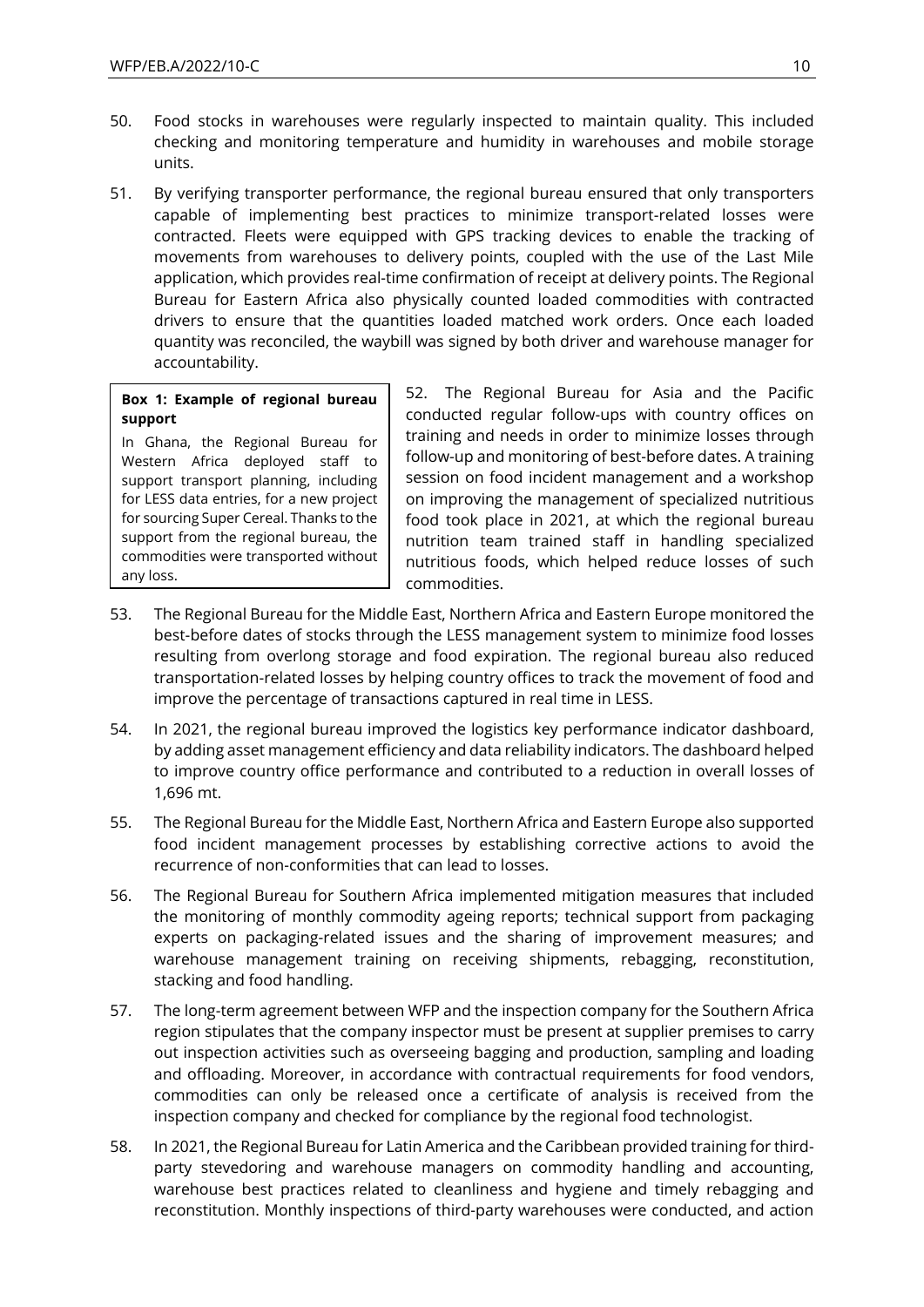was taken to strengthen transporter oversight to ensure that commodities were handled appropriately and maximum axle loads were not exceeded. Regular monitoring activities at the country office level helped to reduce transportation-related losses.

- 59. In coordination with the programme team, the regional bureau sought to strengthen the capacities of cooperating partners by conducting training in warehouse management and food storage and handling for staff responsible for food management in schools, health units and government food warehouses. The Regional Bureau for Latin America and the Caribbean will continue to provide capacity strengthening for government cooperating partners through further training and will increase its focus on internal control mechanisms and commodity quality checks to further minimize losses in the future.
- 60. The Regional Bureau for Western Africa focused on capacity strengthening by organizing a series of training sessions aimed at using real-time LESS operations to rapidly identify risks of food losses.
- 61. In addition, the regional bureau deployed staff to assist country offices at high risk of losses in order to address root causes and prevent losses. Missions mostly sought to identify solutions related to warehouse management, commodity accounting and port operations.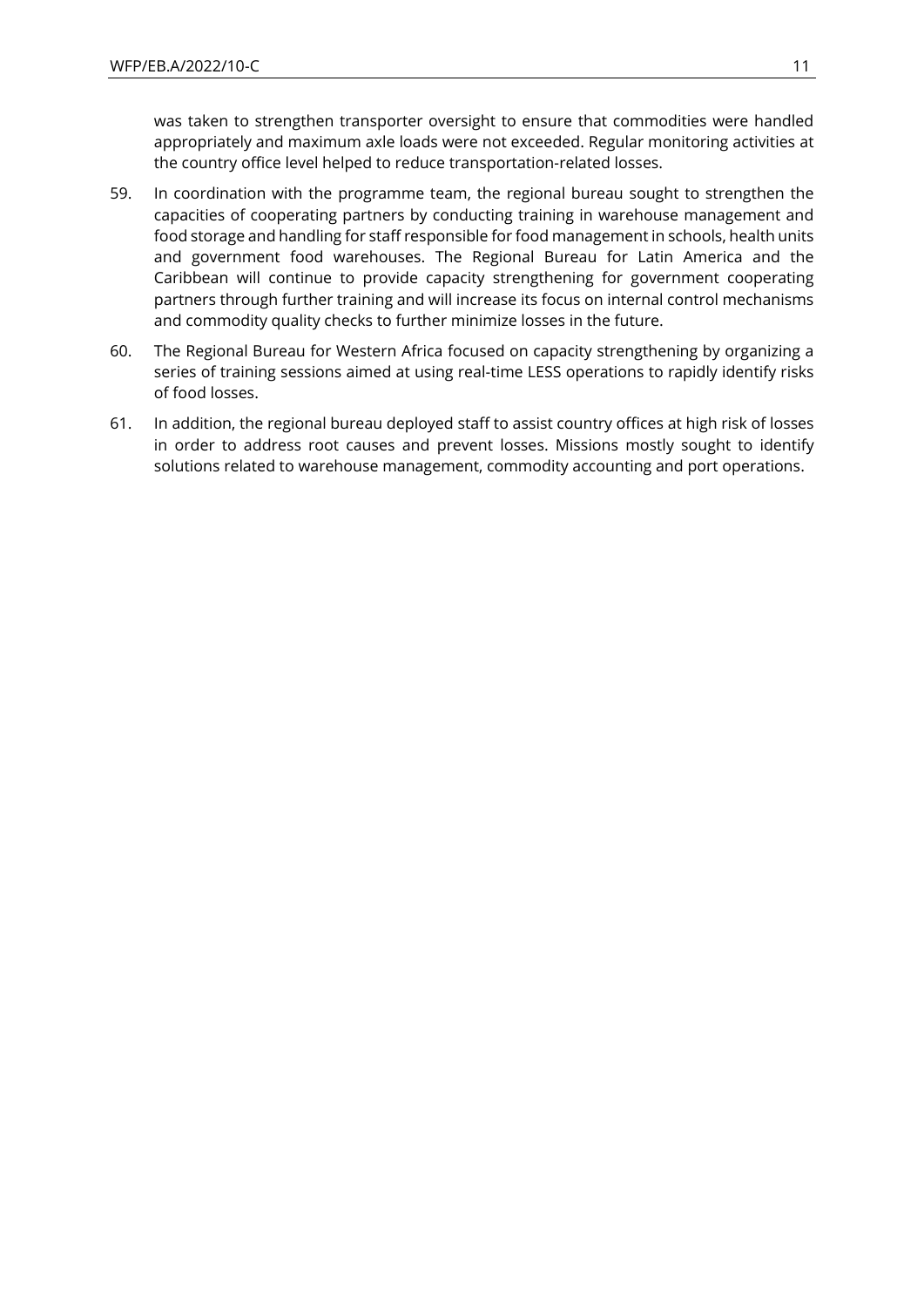# **ANNEX I**

## **Above-threshold losses, by country**

1. This annex presents post-delivery losses that exceed WFP thresholds for country-level post-delivery losses of a single food type, either valued at USD 20,000 or more and accounting for at least 2 percent of the volume handled or valued at USD 100,000 or more. In 2021 such losses amounted to 19,613 mt from 14 projects in 14 countries (see table A1).

| <b>TABLE A1: OPERATIONS IN COUNTRIES WITH ABOVE-THRESHOLD</b><br><b>POST-DELIVERY LOSSES</b> |                                           |  |  |  |  |
|----------------------------------------------------------------------------------------------|-------------------------------------------|--|--|--|--|
| <b>Country</b>                                                                               | Above-threshold post-delivery losses (mt) |  |  |  |  |
| The Sudan                                                                                    | 6 0 6 0                                   |  |  |  |  |
| Yemen                                                                                        | 5438                                      |  |  |  |  |
| Ethiopia                                                                                     | 2851                                      |  |  |  |  |
| South Sudan                                                                                  | 1842                                      |  |  |  |  |
| Syrian Arab Republic                                                                         | 985                                       |  |  |  |  |
| Mozambique                                                                                   | 729                                       |  |  |  |  |
| Uganda                                                                                       | 655                                       |  |  |  |  |
| Cameroon                                                                                     | 485                                       |  |  |  |  |
| Democratic Republic of the Congo                                                             | 271                                       |  |  |  |  |
| Zimbabwe                                                                                     | 114                                       |  |  |  |  |
| Central African Republic                                                                     | 70                                        |  |  |  |  |
| Nigeria                                                                                      | 58                                        |  |  |  |  |
| Congo (the)                                                                                  | 33                                        |  |  |  |  |
| Armenia                                                                                      | 22                                        |  |  |  |  |

## **Armenia**

2. Schools were closed in Armenia from March 2020 onwards as a result of the coronavirus disease 2019 pandemic, which led to the suspension of the WFP school meals programme in the country. It was therefore not possible to distribute all the stock procured for the country before its best-before dates. As a result, approximately 22 mt of vegetable oil – received after the start of the lockdown – reached its expiry date and could not be used. After authorization, the expired oil was disposed of through sale in November 2021. Since this was the first case of disposal in the country office, the logistics assistants participated in a training session to strengthen their capacity to handle such situations. Inventories are being monitored consistently both through the LESS system and in person in order to address any further issues as needed.

## **Democratic Republic of the Congo**

- 3. In the Democratic Republic of the Congo, above-threshold post-delivery losses in 2021 amounted to 271 mt. Of these losses, the loss of 227 mt of maize took place in 2014, the loss of 44 mt of maize meal took place in 2019 and the remaining loss of 4 mt of maize meal took place in 2021.
- 4. In 2014, the country office in the Democratic Republic of the Congo purchased 841 mt of maize locally. Upon delivery, lab analysis and the Congolese Control Office confirmed that the maize was sound and fit for human consumption. However, it was reported that the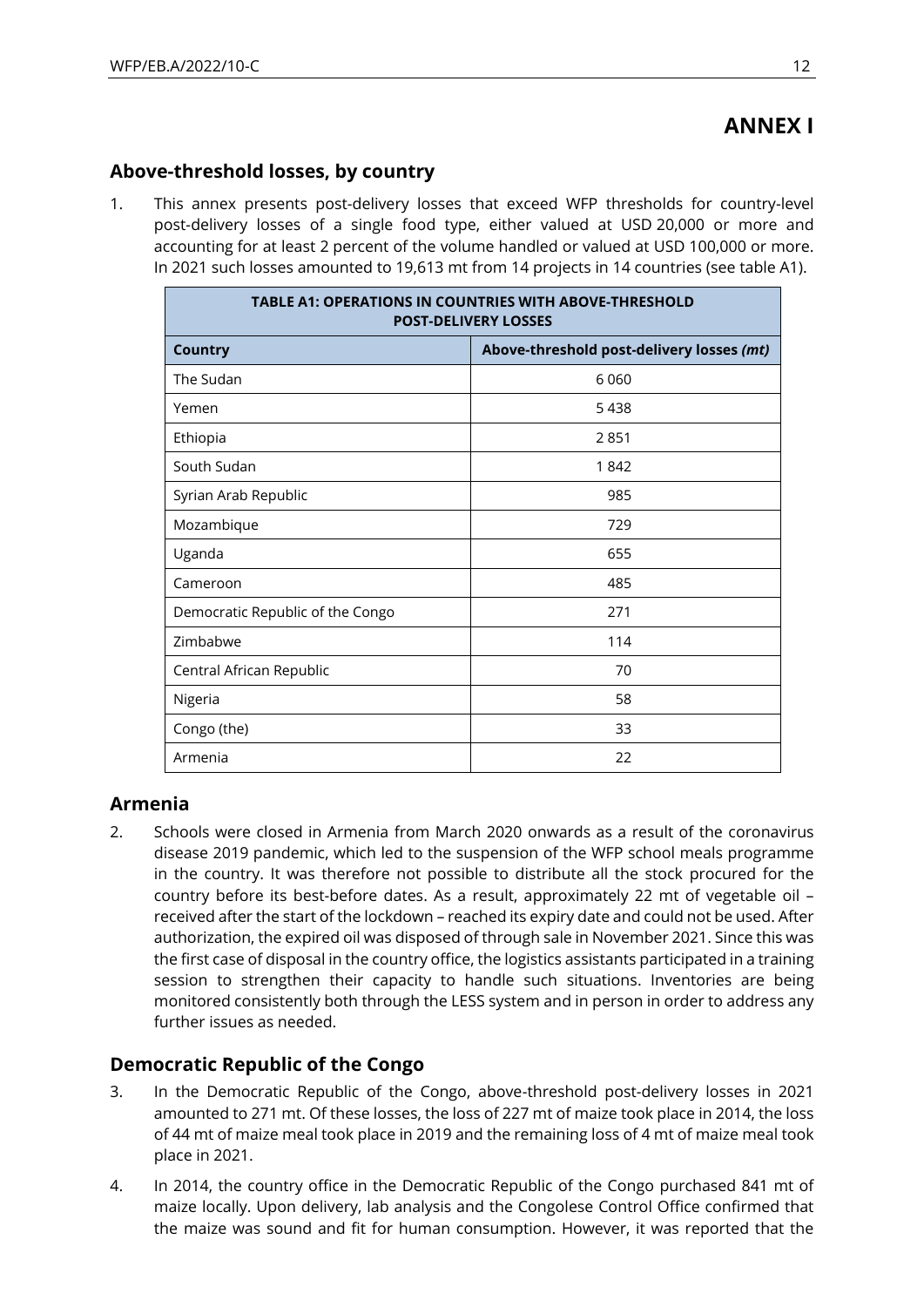maize had high moisture content and was infested with weevils. Approximately 722 mt of the maize was returned to the supplier for replacement. After cleaning, drying and fumigation, the supplier only replaced 496 mt. After years of negotiations and attempts to obtain fresh maize to replace the remaining 227 mt of maize or obtain its equivalent monetary value, in December 2021 the country office received authorization from the Risk and Insurance Unit to record the loss. The loss was not recovered through insurance because the incident occurred before the insurance scheme covered post-delivery losses.

5. In June 2019, a truck left Lubumbashi loaded with 40 mt of maize meal bound for Kananga. The cargo never reached the destination warehouse yet the physical waybill bears a signature and confirmation markings. The invoice for this transport has not been paid and the case is under investigation. In consultation with the Risk and Insurance Unit, it was decided in July 2021 to record this stock as lost in transit. Finally, 4 mt of maize meal were lost during transport due to bad road conditions and transporter truck conditions and as the result of quality issues identified during warehouse inspections conducted during the reconstitution process.

## **Central African Republic**

- 6. The country office in the Central African Republic incurred above-threshold post-delivery losses of 48 mt of BP-5 emergency ration biscuits and 21 mt of Super Cereal in 2021. For the BP-5 emergency ration biscuits, the loss is related to a consignment of 420 mt that comprised several smaller production batches with mixed expiry dates spread over four months. The consignment required physical segregation at the point of entry in Douala, Cameroon, where it arrived with only three months of shelf life remaining. The country office started to receive the commodity a month later with only two months left until the expiry date stated on the documentation. Upon physical verification, however, it was discovered that a substantial portion of the stock would expire earlier, in just one month. Due to multiple challenges including security and logistical constraints such as road conditions, it was only possible to distribute 368 mt of the commodity. A decision is pending as to whether the remaining 48 mt is fit for human consumption, which will determine follow-up actions.
- 7. Approximately 21 mt of Super Cereal Plus that had not reached its expiry date was found spoiled inside a cooperating partner's warehouse in Alindao, in the hard-to-access Basse-Kotto prefecture, where WFP had previously pre-positioned food during the rainy season. The cooperating partner had failed to take the required measures to keep the food in good condition and to report the loss to WFP, and it was deemed unfit for human consumption. The spoilage took place while WFP had suspended all collaboration with the cooperating partner pending the investigation of allegations of misconduct by its staff members. The country office could recover part of the value of the commodity because the partner had limited funds as a result of its suspension. WFP is currently considering the option of sending a fund recovery memo to request payment of the remaining losses to the cooperating partner's main office.
- 8. In order to prevent such losses in the future, the country office has put in place two standard operating procedures: the first is related to warehouse management, particularly food management, and the second pertains to the management of food based on best-before dates. WFP has also sought to sensitize partners in relation to food management.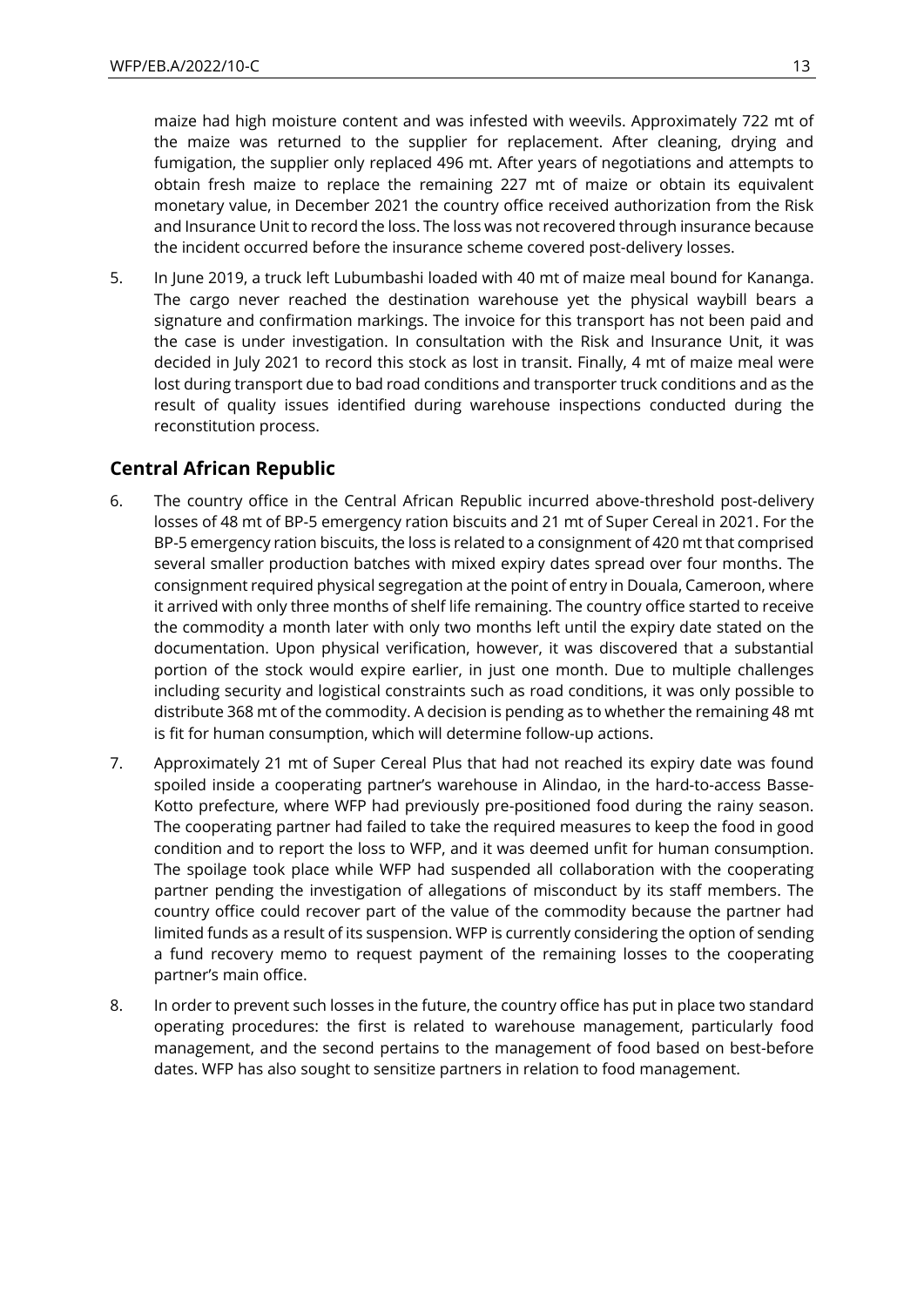## **The Congo**

9. The Congo country office purchased 45 mt of Super Cereal Plus with an expiry date of 30 April 2021; however, the vessel transporting the commodity did not arrive in the country until 9 March 2021. Although the customs clearance process was initiated early, the commodity was not received until 19 April 2021. Given the close best-before date, only 14 mt of the commodity was distributed, and 31 mt was returned to WFP's warehouse pending further action. Finally, losses of 2 mt of Super Cereal Plus that occurred during transport were recorded in 2021.

## **Cameroon**

- 10. In Cameroon, above-threshold post-delivery losses amounted to 485 mt, including 314 mt of Super Cereal. Approximately 95 percent of the commodity was close to its expiry date and could not be delivered. The remaining loss is attributable to an incident in 2019 that resulted in stock being deemed unfit for human consumption; destruction and disposal of the spoiled stock was authorized in 2021.
- 11. Approximately 172 mt of rice was recorded as a loss as result of misalignment between LESS stock data and the stock records of a warehouse managed by a third party. The misalignment was observed over time but because the WFP stocks in the warehouse were tracked by partner file number instead of batch number there was no common element that could facilitate reconciliation of the LESS data and the warehouse records. The Regional Bureau for Western Africa supported the country office and the third party in a reconciliation exercise that was completed in November 2021.

## **Ethiopia**

- 12. In 2021 the Ethiopia country office incurred above-threshold post-delivery losses of 2,851 mt. Looting linked to the ongoing conflict in the country caused 65 percent of the losses; over 1,105 mt of Super Cereal Plus, 190 mt of lipid-based nutrient supplements, 426 mt of split peas, 10 mt of wheat and 87 mt of vegetable oil were looted in the last quarter of 2021 in Kombolcha and the Gure-Shombola refugee camp. Approximately 596 mt of the aforementioned losses occurred while the commodities were in the custody of cooperating partners.
- 13. Between October and December 2021, the conflict in Ethiopia was centred around the cities of Kombolcha and Dessie in the Amhara region, where WFP had food in nearby warehouses. Control of the cities changed hands, and between late November and early December fighting intensified in and around the cities. The worsening security situation meant WFP was no longer able to dispatch food. It is believed that the majority of the looting occurred during this period, following which the country office undertook several actions to reduce such losses in the future, starting by reducing food levels in Kombolcha and moving nearly 18,000 mt of commodities to other warehouses. Restored local administration and security elements were also engaged to reinforce security and risk mitigation measures, and the number of guards per warehouse was increased. Moreover, cooperating partners were advised to assess the security situation in project areas and if necessary to suspend food dispatch until the situation improved, and to remain vigilant while delivering food to partners or communities.
- 14. The timely uplift of over 36 mt of vegetable oil from Djibouti was hampered by challenges with customs clearance and documentation. By the time the cargo entered Ethiopia, the commodity had only one month of shelf life left and as a result could not be distributed; the commodity was disposed of and an insurance report filed. To limit similar losses in the future the country office will organize a refresher training session for storekeepers managing WFP commodities.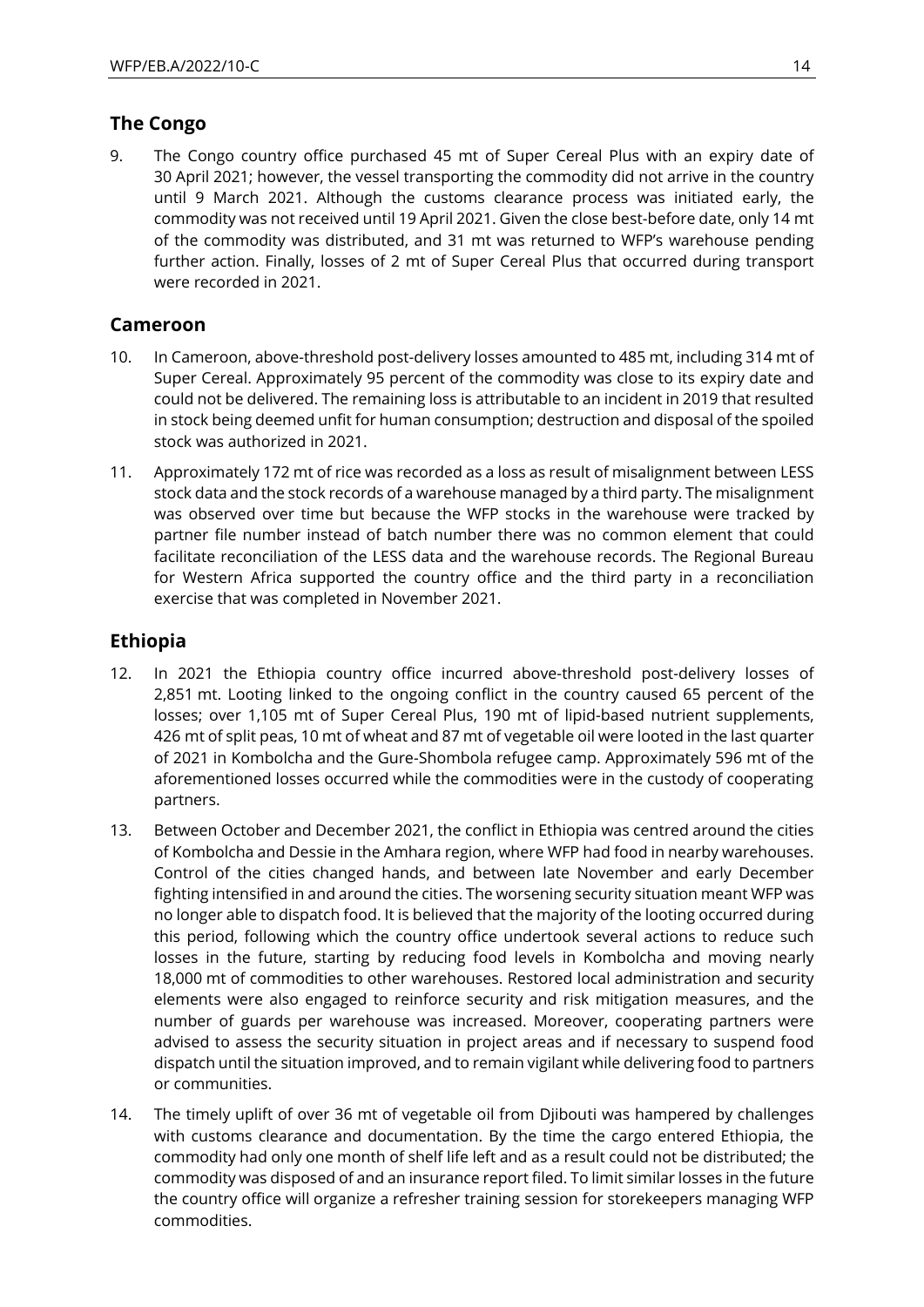15. The remaining losses, approximately 22 percent of total losses, were transport-related, some linked to challenges in transporting commodities into the Tigray region. When a loss is significant or the result of poor transporter or driver practices, transporters are warned about their poor performance and if sufficient improvement is not made are subsequently suspended.

#### **Mozambique**

- 16. The Mozambique country office suffered above-threshold losses of 729 mt of maize and rice, of which 67 percent was due to inadequate transport, 30 percent problems in third-party-managed warehouses and 3 percent to reconstitution processes. Transport losses mainly resulted from the contamination of food by fuel or food getting wet due to weather conditions and during boat transport. Warehouse losses were due to looting in cooperating partner warehouses and at distribution points, as well as infestation due to excessive heat and rains and other issues related to stock rotation in warehouses. The losses that occurred at cooperating partner warehouses were deducted from the amounts paid to the partners.
- 17. Corrective actions carried out by WFP to reduce such losses in the future included enhanced stock counting and reconciliation processes involving the country office, suboffices and third-party managed warehouses. Warehouse management training sessions were conducted for cooperating partners, focusing on how to verify cargo during offloading and best stock management practices to avoid losses from infestation.

#### **Nigeria**

- 18. Above-threshold losses for 2021 amounted to 58 mt of vegetable oil in Nigeria. The main reason for the loss was the delayed issuance of the import waiver required for the government import duty exemption certificate. After almost nine months the certificate was received, and the shipment was cleared in January 2021. The consignment was dispatched approximately two months before the recorded expiry date of 31 April 2021, but some of the vegetable oil in fact had a best-before date of 31 March 2021. Therefore, despite country office efforts, 36 mt of the commodity expired and could not be distributed. The remaining vegetable oil was lost during transportation.
- 19. To reduce the risk of such losses, the Nigeria country office communicates frequently with the federal government, emphasizing the need to receive timely customs clearance so that WFP can carry out food assistance activities. In addition, the country office will ensure that its shipping unit will not process any cargo movements prior to confirmation that the Government has provided the required import duty exemption certificate.

#### **South Sudan**

- 20. The South Sudan country office incurred above-threshold post-delivery losses totalling 1,842 mt in 2021. Poor infrastructure, weather conditions and a fragile security situation in the country led to the loss of 886 mt of maize, sorghum, split peas, vegetable oil, lipid-based nutrition supplements and ready-to-use supplementary food during transportation.
- 21. Approximately 755 mt of commodity losses resulted from looting caused by civil unrest and political instability. Commodity losses are recovered from transporters if they are transportrelated and from security companies in the case of theft. To reduce the risk of looting consideration has been given to reducing the quantity of pre-positioned commodities in areas where there are significant security concerns.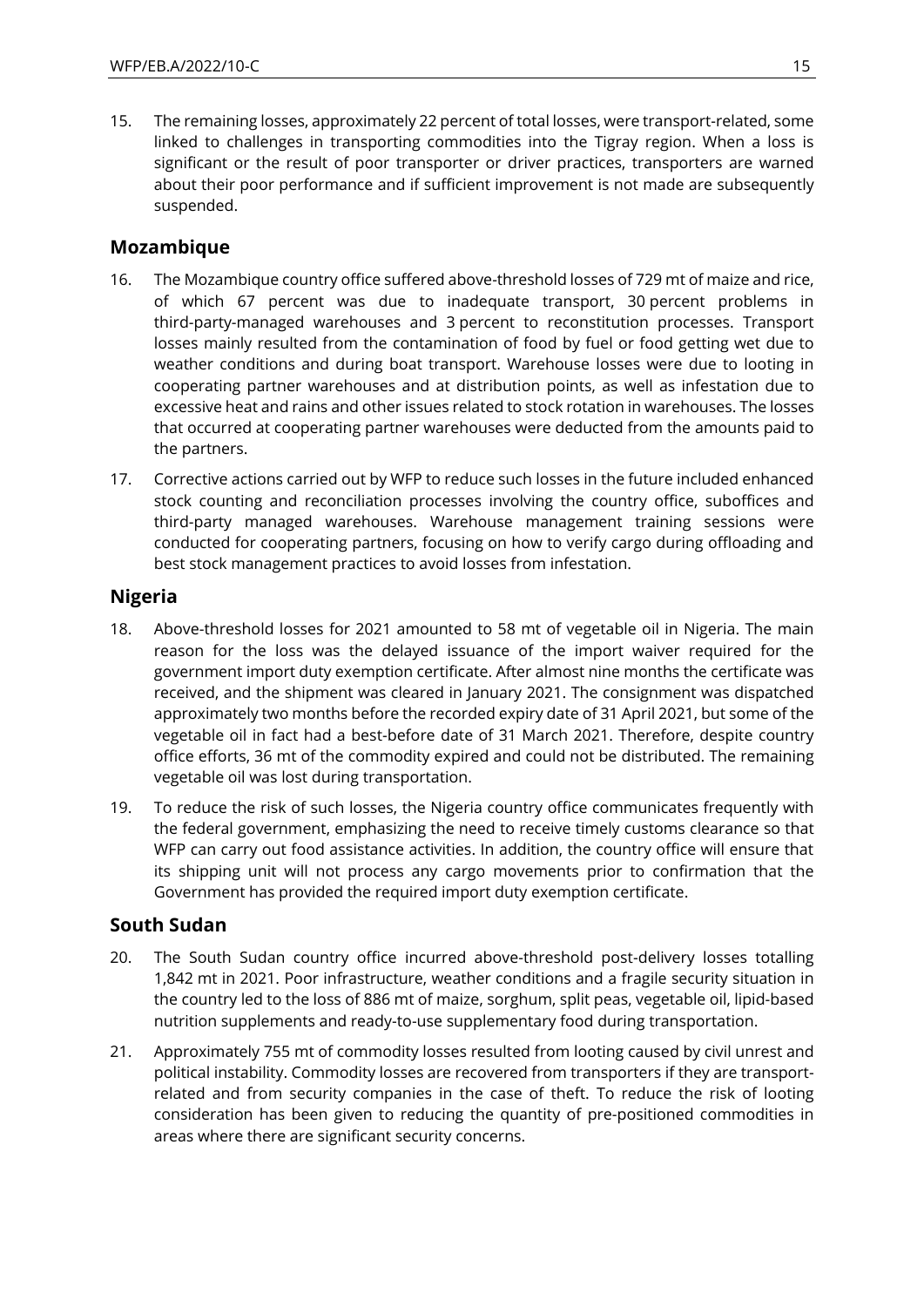22. Losses at the cooperating partner level were mostly attributable to poor storage conditions, inadequate handling and inexperienced staff. In addition, floods caused by unprecedented rains and overflowing rivers led to 17 mt of food losses. The country office is working to strengthen the logistics capacities of cooperating partners, including by providing training on last mile stock reporting.

#### **The Sudan**

- 23. In 2021, the Sudan country office incurred above-threshold post-delivery losses of 136 mt of lipid-based nutrition supplements, 4,632 mt of sorghum, 557 mt of vegetable oil, 469 mt of lentils, 215 mt of split peas and 50 mt of Super Cereal, amounting to total losses of 6,060 mt. Approximately 86 percent of the losses were the result of an incident that took place in December 2021, when mobs of suspected armed militia members and local people looted and destroyed three WFP warehouses in El-Fasher. This resulted in the loss of 5,241 mt of food commodities. The remaining losses were due to inadequate transport, poor handling and deterioration of packaging material. Approximately 734 mt of the losses occurred while the commodities were in the custody of cooperating partners.
- 24. In order to reduce the risk of losses due to looting and theft, the country office put in place measures such as community sensitization regarding WFP's mandate in El-Fasher and increased security at all WFP warehouses.
- 25. Other measures include monitoring of stocks at cooperating partner warehouses, enforced the use of tarpaulins on all trucks, intensive checking and drop testing of packaging with suppliers, mandatory use of pallets at WFP and cooperating partner warehouses, the deployment of a warehouse superintendent company in each warehouse, use of the LESS Last Mile application, and training of WFP and cooperating partner staff on warehouse commodity management and food quality.
- 26. WFP also established a long-term agreement for the sale of damaged packing materials at WFP warehouses for recycling purposes.

## **Syrian Arab Republic**

- 27. In the Syrian Arab Republic post-delivery losses amounted to 985 mt, comprising 540 mt of rice, 327 mt of chickpeas, 72 mt of lentils and 45 mt of split lentils.
- 28. Above-threshold post-delivery losses of rice occurred during warehouse activities, transport and sampling. In several consignments, approximately 40 percent of the commodity was rotten and declared unfit for human consumption.
- 29. WFP's operation in the Syrian Arab Republic is one of its largest and involves the repacking of a large volume of commodities in a unique process that is carried out manually. Approximately 40 percent of rice losses are due to daily warehouse activities such as repacking, rebagging, reconstitution and weight variances. These "kitting losses" are determined on a monthly basis during a physical inventory count. The remaining losses resulted from transport and food sampling.
- 30. In 2018, control of the Daraa area in the south of the country, on the border with Jordan, shifted to the Government, and it was no longer possible to reach beneficiaries through Jordan via cross-border operations. Therefore, 286 mt of chickpeas and 72 mt of lentils stocked in Jordan to serve beneficiaries located there had to be moved to the Syrian Arab Republic so that they could be used. As soon as the security situation allowed, the commodities were moved from Jordan and imported to the Syrian Arab Republic by road to the Kisweh warehouse. Although the commodities were of a type regularly exported from Jordan and arrived in the warehouse in good condition, local authorities advised that it would be necessary to obtain customs clearance and in addition that the commodities did not meet Syrian food specification standards and therefore could not be declared fit for human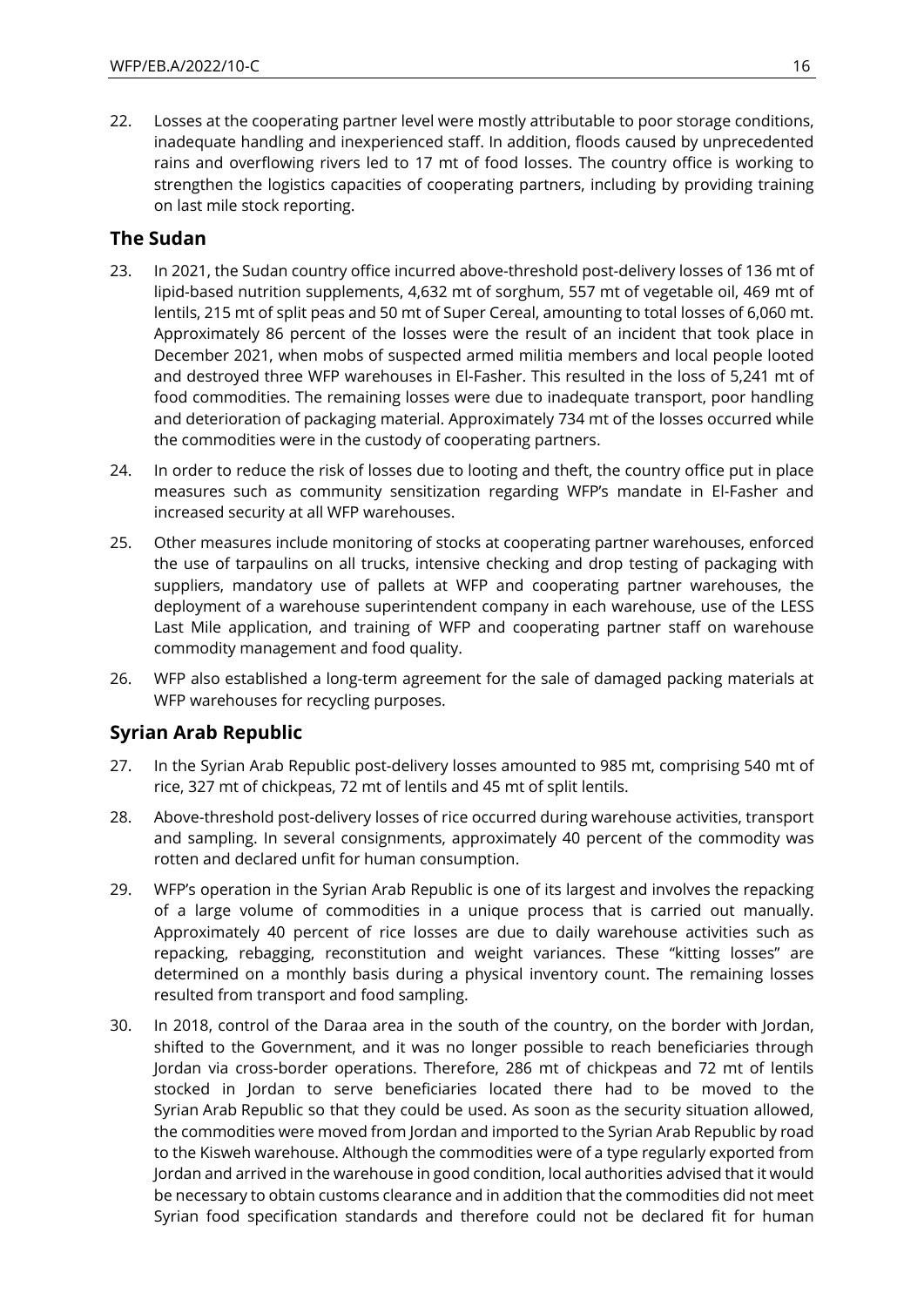consumption. The country office negotiated with local authorities to prevent the loss of the commodities but in the meantime the prolonged storage caused the quality and safety of the food to deteriorate. Approximately 36 percent of the chickpea losses and 68 percent of lentil losses were due to the commodities reaching their expiration date and being declared unfit for human consumption in 2021. The remaining losses were mainly due to warehouse production, weight variances and food sampling, infestation and transport.

- 31. As losses during production and transport are attributable to the service providers and transporters, respectively, the commodity value is deducted from the amounts they are paid. WFP warehouse staff supervise the production process and perform random checks of produced commodities; they also supervise inventory counts. For transport, WFP ensures that all commodities are uploaded and that each truck is sealed before leaving the warehouse.
- 32. Training in how to avoid and mitigate losses of this type is provided at an annual warehouse management training session for all cooperating partner warehouse staff. In 2021, the commodity accounting team at headquarters supported the largest sub-area office in facilitating such training.

#### **Uganda**

- 33. In 2021 the Uganda country office incurred above-threshold losses of 632 mt of maize and 23 mt of Super Cereal, for a total of 655 mt.
- 34. In December 2019, the country office received 177 mt of maize for school meals activities. However, schools closed due to the coronavirus disease 2019 pandemic in March 2020 and the consignment remained in storage for over a year. Despite regular inspections and standard WFP practices in warehouse management, the prolonged storage greatly affected the conditions of the maize. Its colour changed over time and grains were damaged due to repeated infestation. Upon discovering that the consignment was infested in 2021, the country office's food technologist fumigated it. Laboratory analysis carried out after fumigation showed that some lots were either unfit for human consumption or required further sorting and cleaning before their condition could be ascertained. The maize was manually cleaned and sorted twice. In the end, a sizeable amount was cleared for distribution and dispatched, while the remainder was condemned as unfit for human consumption. A further 10 mt of maize was found to be rotten due to poor storage conditions and was also deemed unfit for human consumption.
- 35. In addition, approximately 238 mt was found to be contaminated with aflatoxin due to poor storage conditions including roof leakages. Remaining losses of 188 mt and 19 mt of maize resulted respectively from variance in unit weights - attributable to cooperating partners – and transport.
- 36. Super Cereal Plus losses were mostly due to transport, with a small percentage due to warehouse losses mainly attributed to damage by rodents and termites. WFP carried out planned repair works and installed concrete floors in WFP-managed storage facilities to minimize damage caused by rodents and termites.
- 37. In order to avoid or mitigate such losses in the future, the country office is seeking to strengthen staff capacity in warehouse and commodity management, with particular emphasis on the ability of warehouse staff to proactively identify and implement loss mitigation measures such as cleaning and sorting, as well as the ability to detect poor quality food commodities in order to strengthen quality controls at the point of entry.
- 38. WFP is also seeking to sensitize cooperating partners on food safety and quality issues in order to reduce food commodity rejection at the cooperating partner level. More capacity strengthening activities related to food safety and quality are planned for 2022.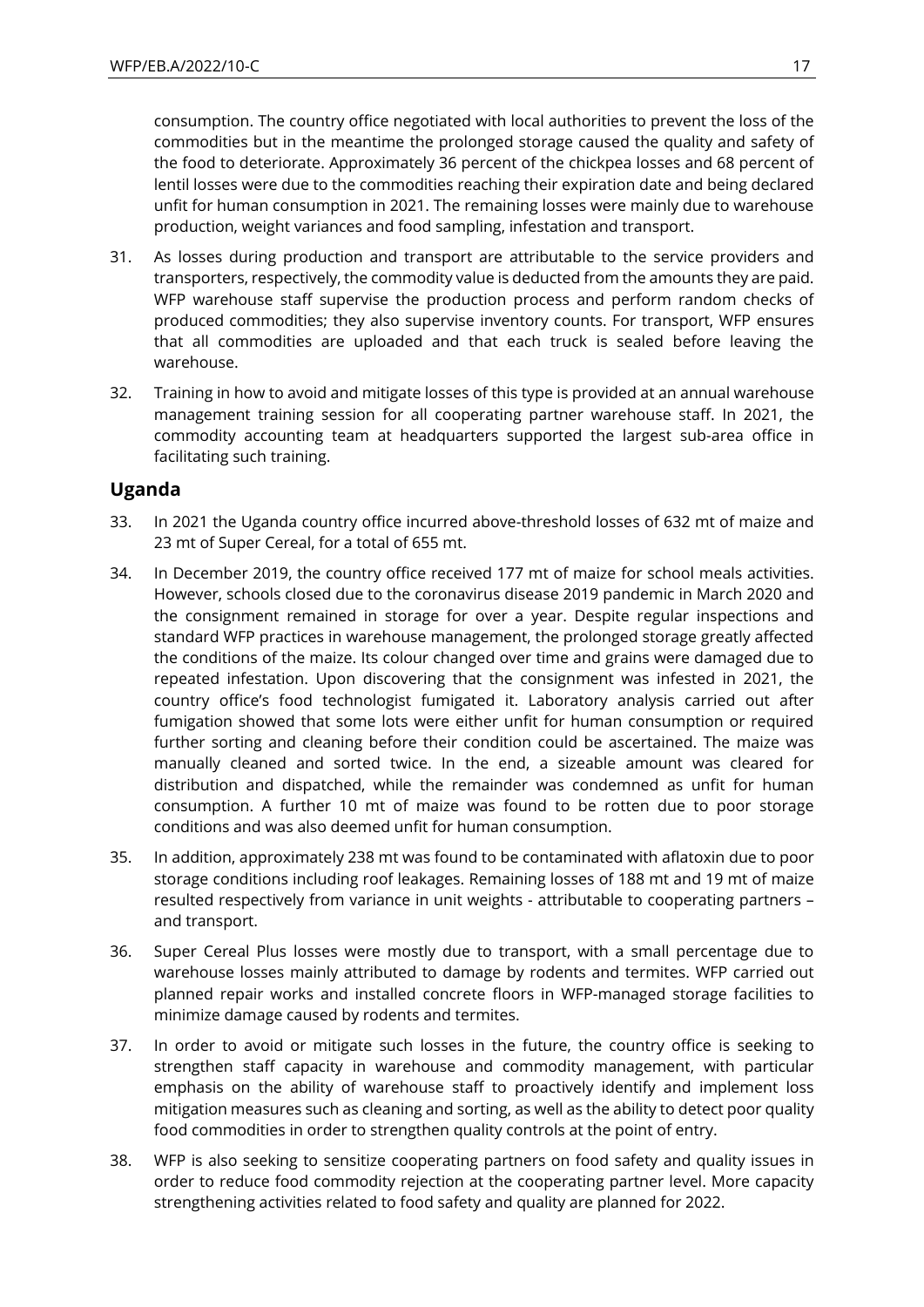#### **Yemen**

- 39. In 2021, above-threshold post-delivery losses in Yemen amounted to 5,438 mt, of which 93 percent were of wheat.
- 40. A total of 51,000 mt of wheat was received in June and August 2018 at the Red Sea mills in Hodeidah. Due to the proximity of the Red Sea mill to the front line in the conflict there, milling was delayed for two years. The suboptimal conditions in which the wheat was stored by the miller resulted in frequent and severe infestations, necessitating several rounds of fumigation and treatment. After a test run in September 2019, milling did not resume until December 2019 and was halted several times for various reasons. Because of the conditions and prolonged storage, impurities surpassed acceptable levels, reaching 10 percent (5,098 mt of 50,983 mt). The loss was recorded in 2021. As a result of the losses, the Yemen country office ceased to receive cargo at the Red Sea mills because of its proximity to the front line; this arrangement is subject to review as and when the security situation allows.
- 41. Transport and warehouse losses constitute 52 percent of the post-delivery losses of 241 mt of wheat flour. Such losses mostly took place during the delivery process and at cooperating partner warehouses between 2020 and 2021. Losses of wheat flour due to transport were caused by unauthorized and inadequate storage by one transporter, poor quality material used to cover flour during transport, infestation, unauthorized distribution by cooperating partners, pilferage and theft and sampling. Warehouse losses were due to expiry of shelf-life, damage during handling and sampling loss. The country office recovered the entire loss for all quantities lost or damaged while in the custody of transporters or warehouse operators.
- 42. Cooperating partners were equipped with food and storage handling gear such as tarpaulins and pallets. Furthermore, some of the storage facilities and warehouses of cooperating partners that required renovations were provided with budgets for improving food storage and handling in accordance with new field-level agreements.
- 43. In 2019 a rainstorm at the Bajil warehouse damaged the drain around mobile storage units, spoiling 26 mt of pulses, which had to be disposed of. The Legal Office advised the country office to hold the service provider accountable for the loss. The service provider was held accountable for the loss and the case was finally closed in 2021.
- 44. Poor quality packaging caused the leakage of oil from lipid-based nutrition supplement, leading to a post-delivery loss of 70 mt of the product. The leaking began in 2020, and efforts to resolve the issue with the supplier are still ongoing.
- 45. In order to minimize such losses in the future, in coordination with the programme unit the supply chain unit of the country office will arrange refresher training in 2022 on food handling and storage procedures for the field and logistics staff of cooperating partners.

#### **Zimbabwe**

46. The Zimbabwe country office registered 2021 post-delivery losses of maize amounting to 114 mt as the result of a loss that occurred in 2016. In 2016, a toll milling company failed to provide the agreed monthly quantity of maize meal to the country office. For reasons unknown to WFP, the company took the maize grain provided by WFP without consent and used it for purposes unrelated to its contract with WFP. The company was later liquidated, as a result of which the country office was unable to recover the loss. A note for the record was prepared and approved in 2021 in accordance with guidance from headquarters, and the loss was registered in the system in 2021.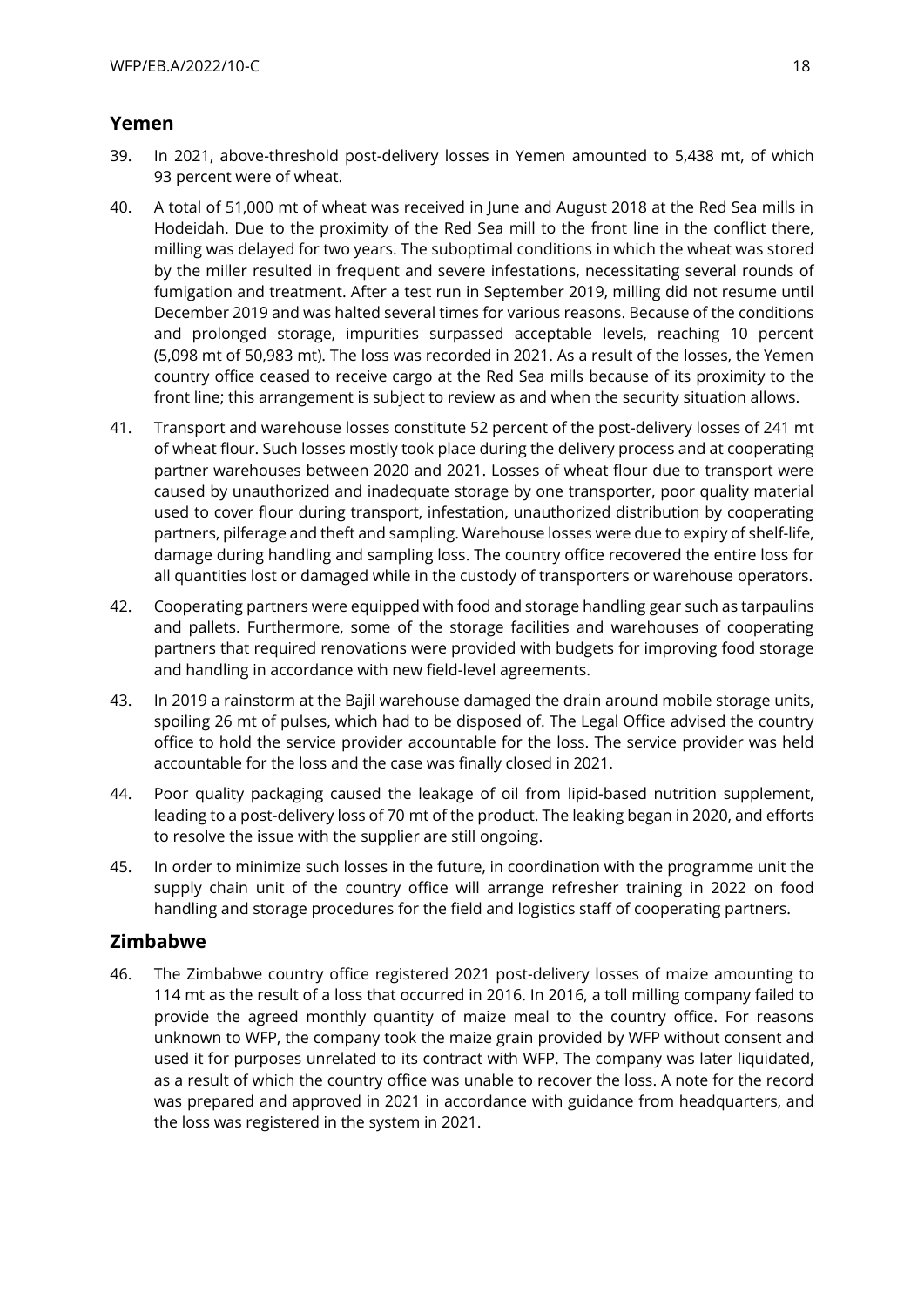## **ANNEX II**

## **Global losses**

| 2021 GLOBAL LOSSES REPORT - LOSSES BY COMMODITY |                                  |               |                   |  |  |
|-------------------------------------------------|----------------------------------|---------------|-------------------|--|--|
| <b>Commodity</b>                                | <b>Commodity description</b>     | Sum of net mt | <b>Sum of USD</b> |  |  |
| <b>CERBAR</b>                                   | <b>Barley</b>                    | 9.410         | 3 845.69          |  |  |
| CERMAZ                                          | Maize                            | 2 317.347     | 957 624.52        |  |  |
| <b>CERMML</b>                                   | Maize meal                       | 370.110       | 229 850.98        |  |  |
| CEROAT                                          | Oat                              | 19.276        |                   |  |  |
| <b>CERPAS</b>                                   | Pasta                            | 8.027         | 4870.25           |  |  |
| <b>CERRIC</b>                                   | Rice                             | 4 955.083     | 3 346 132.02      |  |  |
| <b>CERSOR</b>                                   | Sorghum/millet                   | 8 411.562     | 3 303 568.94      |  |  |
| CERWBG                                          | <b>Bulgur wheat</b>              | 77.530        | 40 596.22         |  |  |
| <b>CERWHE</b>                                   | Wheat                            | 10 099.032    | 3 328 136.63      |  |  |
| <b>CERWHF</b>                                   | Wheat flour                      | 1 677.175     | 755 999.20        |  |  |
| <b>DAIDSP</b>                                   | Plain dried skimmed milk         | 300.252       | 1 006 578.36      |  |  |
| <b>DAIUHT</b>                                   | <b>UHT</b> milk                  | 1.254         | 1 408.29          |  |  |
| <b>FRUDFR</b>                                   | Dried fruits                     | 17.388        | 26 879.52         |  |  |
| <b>FSHCFI</b>                                   | Canned fish                      | 0.892         | 4 135.47          |  |  |
| <b>MEACHK</b>                                   | Canned chicken                   | 0.843         | 1 506.82          |  |  |
| MIXBP5                                          | BP-5 emergency rations           | 48.472        | 186 995.50        |  |  |
| <b>MIXCSB</b>                                   | Corn soya blend                  | 2 463.273     | 2 667 307.13      |  |  |
| <b>MIXHEB</b>                                   | High energy biscuits             | 114.219       | 177 895.35        |  |  |
| <b>MIXLNS</b>                                   | Lipid-based nutrition supplement | 813.034       | 2 050 707.63      |  |  |
| <b>MIXPWB</b>                                   | Pea wheat blend                  | 0.005         | 16.26             |  |  |
| <b>MIXRSF</b>                                   | Ready to use supplementary food  | 130.917       | 372 254.57        |  |  |
| <b>MIXWSB</b>                                   | Wheat soya blend                 | 139.453       | 126 106.65        |  |  |
| <b>MSCHAL</b>                                   | Halawa                           | 0.080         | 212.32            |  |  |
| <b>MSCMNP</b>                                   | Micronutrient powder             | 1.543         | 18 089.42         |  |  |
| <b>MSCSAL</b>                                   | lodised salt                     | 336.549       | 54 098.92         |  |  |
| <b>MSCSPC</b>                                   | Spices                           | 8.668         | 11 339.85         |  |  |
| <b>MSCSUG</b>                                   | Sugar                            | 1 131.709     | 524 354.68        |  |  |
| <b>MSCTOM</b>                                   | Processed tomato                 | 1.695         | 3 0 38.74         |  |  |
| <b>MSCYEA</b>                                   | Yeast                            | 0.875         | 1847.90           |  |  |
| OILOLV                                          | Olive oil                        | 0.104         | 287.02            |  |  |
| OILVEG                                          | Vegetable oil                    | 1 546.677     | 2 275 708.02      |  |  |
| <b>PPFRTN</b>                                   | Rations                          | 32.155        | 29 205.87         |  |  |
| <b>PULBEA</b>                                   | <b>Beans</b>                     | 318.219       | 305 280.06        |  |  |
| <b>PULCKP</b>                                   | Chickpeas                        | 495.431       | 394 793.51        |  |  |
| <b>PULCPU</b>                                   | Canned pulses                    | 1.695         | 1922.01           |  |  |
| <b>PULCVE</b>                                   | Canned vegetables                | 0.454         | 478.35            |  |  |
| <b>PULLEN</b>                                   | Lentils                          | 633.973       | 423 420.08        |  |  |
| PULPEA                                          | Peas                             | 158.767       | 107 890.30        |  |  |
| <b>PULSLN</b>                                   | Split lentils                    | 273.921       | 233 778.79        |  |  |
| <b>PULSPE</b>                                   | Split peas                       | 3 443.293     | 1 969 369.32      |  |  |
| <b>Grand total</b>                              |                                  | 40 360.362    | 24 947 531.16     |  |  |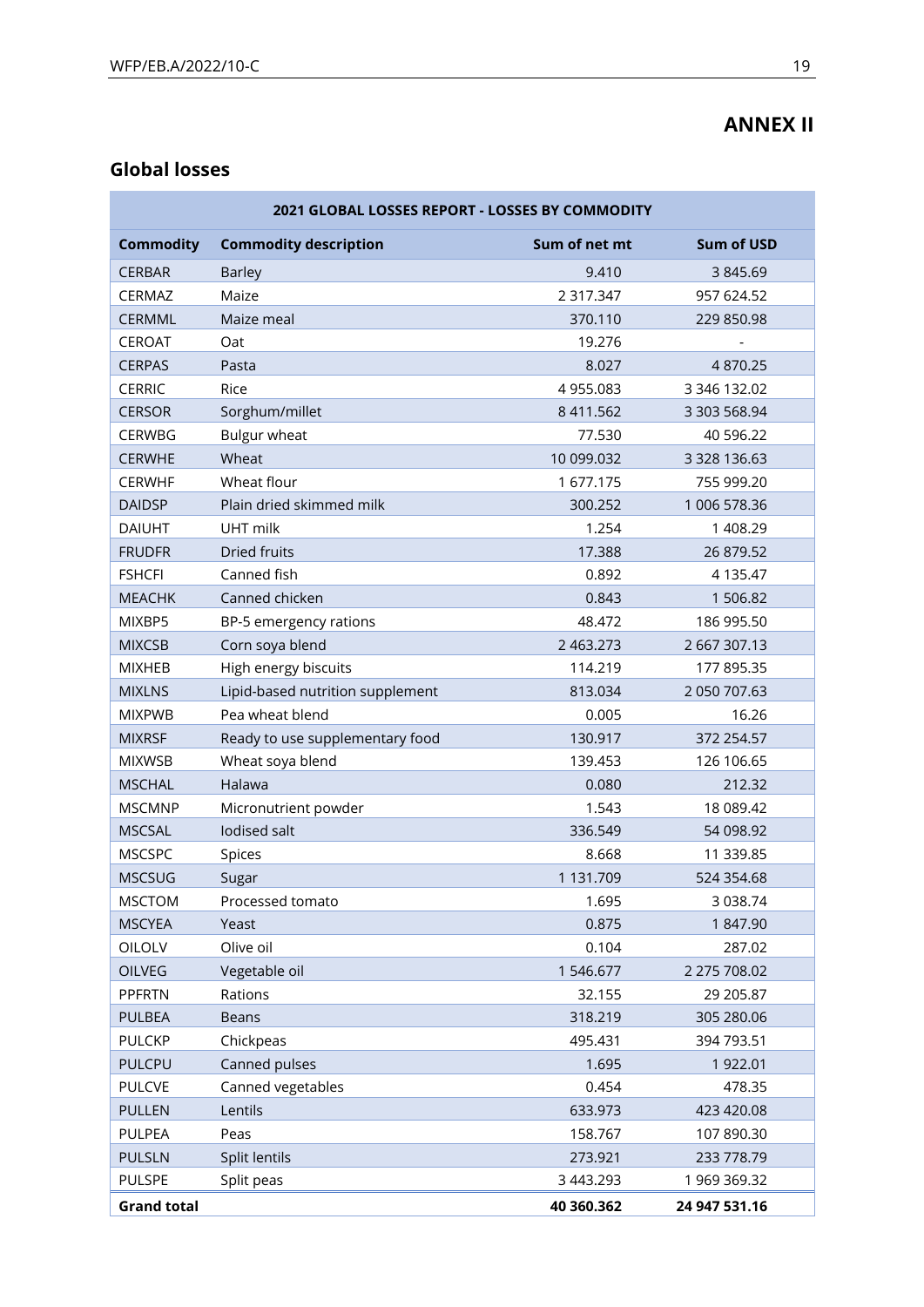## **ANNEX III**

| 2021 PRE DELIVERY LOSSES REPORT - LOSSES BY COMMODITY |                                     |                                    |                                     |                   |  |  |  |
|-------------------------------------------------------|-------------------------------------|------------------------------------|-------------------------------------|-------------------|--|--|--|
| <b>Commodity</b>                                      | <b>Commodity Description</b>        | <b>Pre-delivery</b><br>losses (mt) | <b>Pre-delivery</b><br>losses (USD) | % losses<br>(USD) |  |  |  |
| CERMAZ                                                | Maize                               | 696.825                            | 372 588.03                          | 3.66              |  |  |  |
| CERMML                                                | Maize meal                          | 220.140                            | 134 544.00                          | 1.32              |  |  |  |
| <b>CEROAT</b>                                         | Oat                                 | 19.276                             |                                     | 0.00              |  |  |  |
| <b>CERPAS</b>                                         | Pasta                               | 0.006                              | 4.35                                | 0.00              |  |  |  |
| <b>CERRIC</b>                                         | Rice                                | 2 833.322                          | 2029160.21                          | 19.92             |  |  |  |
| <b>CERSOR</b>                                         | Sorghum/millet                      | 2516.200                           | 1 100 719.42                        | 10.80             |  |  |  |
| <b>CERWBG</b>                                         | <b>Bulgur wheat</b>                 | 12.870                             | 7796.37                             | 0.08              |  |  |  |
| <b>CERWHE</b>                                         | Wheat                               | 4 4 0 6.255                        | 1415668.14                          | 13.89             |  |  |  |
| <b>CERWHF</b>                                         | Wheat flour                         | 1 154.770                          | 515 619.78                          | 5.06              |  |  |  |
| <b>DAIDSP</b>                                         | Plain dried skimmed milk            | 300.000                            | 1 005 680.31                        | 9.87              |  |  |  |
| <b>FRUDFR</b>                                         | <b>Dried fruits</b>                 | 6.250                              | 8 9 8 5.8 5                         | 0.09              |  |  |  |
| <b>FSHCFI</b>                                         | Canned fish                         | 0.144                              | 596.36                              | 0.01              |  |  |  |
| <b>MIXCSB</b>                                         | Corn soya blend                     | 429.303                            | 377 615.31                          | 3.71              |  |  |  |
| <b>MIXHEB</b>                                         | High energy biscuits                | 51.991                             | 76 341.40                           | 0.75              |  |  |  |
| <b>MIXLNS</b>                                         | Lipid-based nutrition<br>supplement | 227.896                            | 534 344.56                          | 5.24              |  |  |  |
| <b>MIXRSF</b>                                         | Ready to use<br>supplementary food  | 4.808                              | 13 990.15                           | 0.14              |  |  |  |
| <b>MIXWSB</b>                                         | Wheat soya blend                    | 5.632                              | 5 672.27                            | 0.06              |  |  |  |
| <b>MSCSAL</b>                                         | lodised salt                        | 15.589                             | 3 0 7 9.85                          | 0.03              |  |  |  |
| <b>MSCSUG</b>                                         | Sugar                               | 1 060.140                          | 486 165.70                          | 4.77              |  |  |  |
| OILVEG                                                | Vegetable oil                       | 366.188                            | 556 760.32                          | 5.46              |  |  |  |
| <b>PPFRTN</b>                                         | Rations                             | 3.172                              | 2 2 3 8 . 6 3                       | 0.02              |  |  |  |
| PULBEA                                                | <b>Beans</b>                        | 108.360                            | 115 543.31                          | 1.13              |  |  |  |
| <b>PULCKP</b>                                         | Chickpeas                           | 167.429                            | 136 844.39                          | 1.34              |  |  |  |
| <b>PULLEN</b>                                         | Lentils                             | 71.318                             | 45 676.32                           | 0.45              |  |  |  |
| <b>PULPEA</b>                                         | Peas                                | 62.604                             | 35 157.23                           | 0.35              |  |  |  |
| PULSLN                                                | Split lentils                       | 229.023                            | 181 740.89                          | 1.78              |  |  |  |
| <b>PULSPE</b>                                         | Split peas                          | 1864.144                           | 1 026 467.80                        | 10.07             |  |  |  |
| <b>Grand total</b>                                    |                                     | 16 833.655                         | 10 189 000.95                       |                   |  |  |  |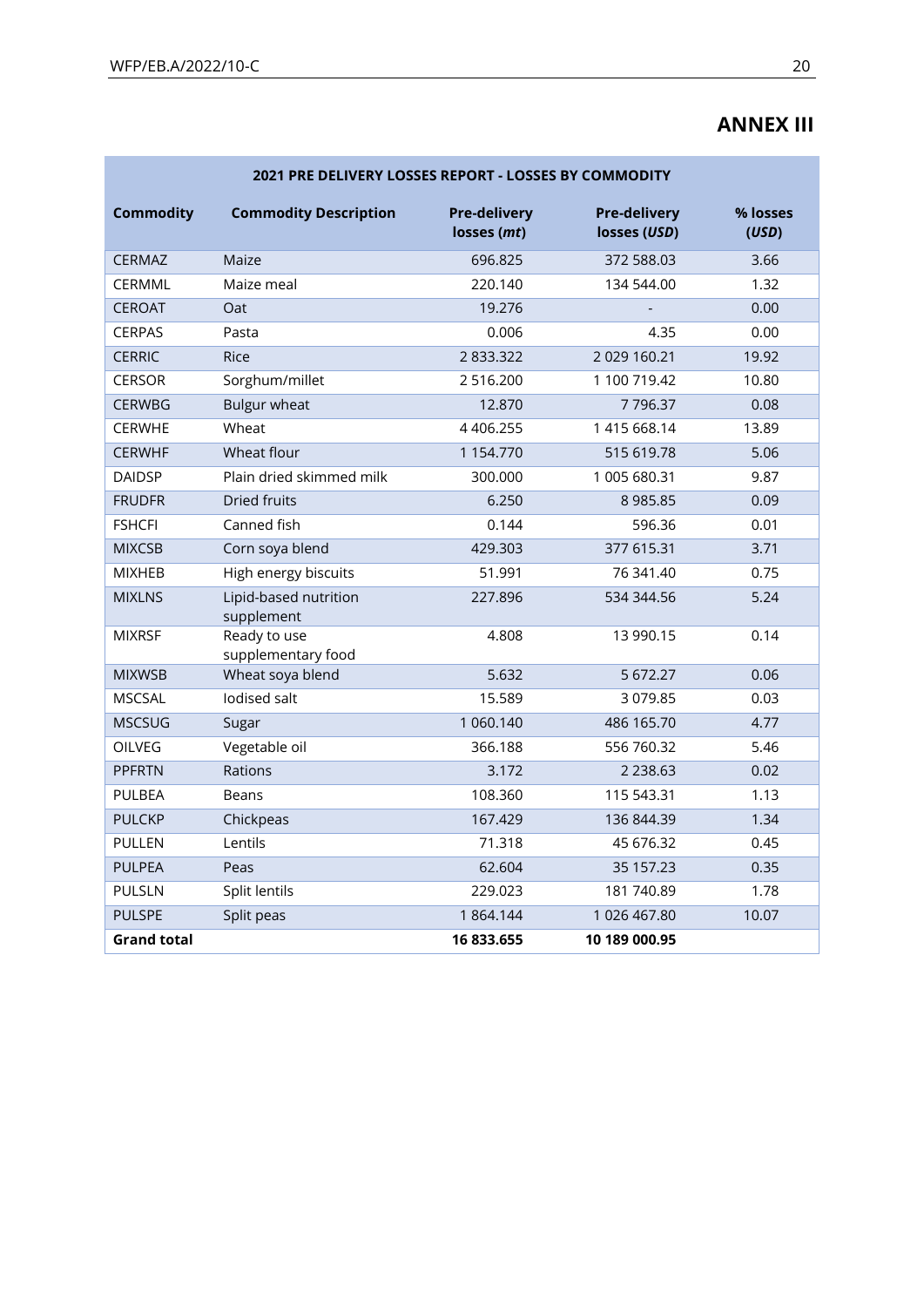×

## **ANNEX IV**

| 2021 PRE-DELIVERY LOSS REPORT - LOSSES BY REASON                               |                          |                           |  |  |  |  |
|--------------------------------------------------------------------------------|--------------------------|---------------------------|--|--|--|--|
| <b>Reason for loss</b>                                                         | Pre-delivery losses (mt) | Pre-delivery losses (USD) |  |  |  |  |
| Deterioration of food commodities mainly<br>attributable to problems at origin | 702.094                  | 348 977.46                |  |  |  |  |
| Deterioration of packaging materials                                           | 0.678                    | 859.51                    |  |  |  |  |
| Flooding and other natural disasters                                           | 2.463                    | 904.02                    |  |  |  |  |
| Improper/overlong storage                                                      | 488.924                  | 660 771.86                |  |  |  |  |
| Inadequate transport                                                           | 10 289.145               | 5497193.80                |  |  |  |  |
| Loss due to sampling food analysis                                             | 48.715                   | 31 626.60                 |  |  |  |  |
| Loss during civil strife                                                       | 80.544                   | 54 593.69                 |  |  |  |  |
| Pilferage/theft                                                                | 2.332                    | 2821.16                   |  |  |  |  |
| Poor handling                                                                  | 587.894                  | 674 271.32                |  |  |  |  |
| Reconstitution/rebagging/repacking                                             | 4615.766                 | 2 906 998.07              |  |  |  |  |
| Short-delivered                                                                | 15.088                   | 9 9 6 7.71                |  |  |  |  |
| Variance in weight                                                             | 0.012                    | 15.75                     |  |  |  |  |
| <b>Grand total</b>                                                             | 16 833.655               | 10 189 000.95             |  |  |  |  |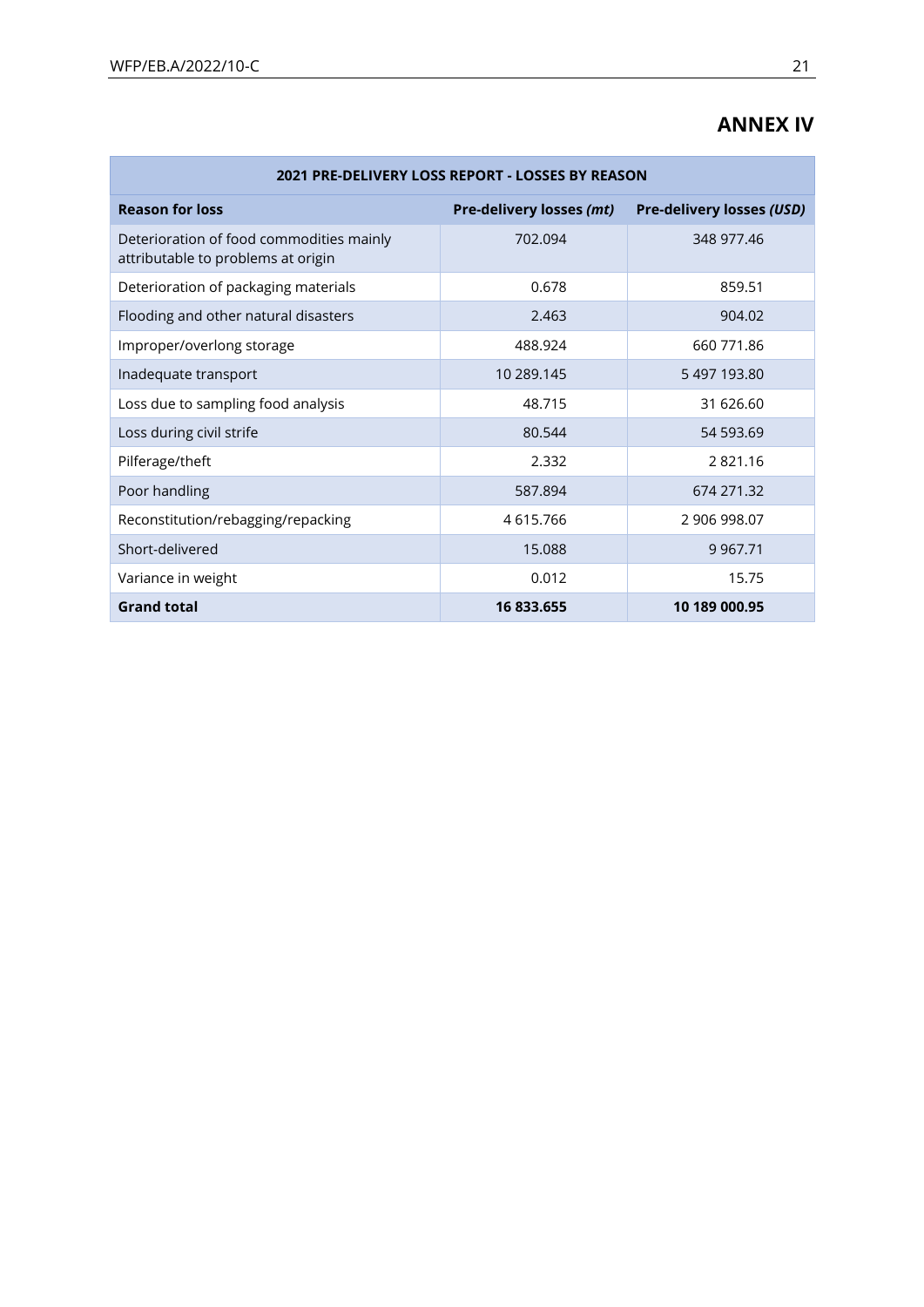## **ANNEX V**

| 2021 POST-DELIVERY LOSS REPORT - LOSSES BY REASON                              |                                     |                    |  |  |  |  |
|--------------------------------------------------------------------------------|-------------------------------------|--------------------|--|--|--|--|
| <b>Reason for loss</b>                                                         | <b>Post-delivery</b><br>losses (mt) | % of total<br>loss |  |  |  |  |
| Attack by termites                                                             | 39.942                              | 0.17               |  |  |  |  |
| Broken during loading                                                          | 17.586                              | 0.07               |  |  |  |  |
| Deterioration of food commodities mainly attributable to problems at<br>origin | 565.663                             | 2.40               |  |  |  |  |
| Deterioration of packaging materials                                           | 25.609                              | 0.11               |  |  |  |  |
| Flooding and other natural disasters                                           | 70.832                              | 0.30               |  |  |  |  |
| Improper/overlong storage                                                      | 1 043.068                           | 4.43               |  |  |  |  |
| Inadequate transport                                                           | 3 068.293                           | 13.04              |  |  |  |  |
| Infestation                                                                    | 79.694                              | 0.34               |  |  |  |  |
| Loss due to fire                                                               | 38.506                              | 0.16               |  |  |  |  |
| Loss due to over scooping                                                      | 66.705                              | 0.28               |  |  |  |  |
| Loss due to sampling food analysis                                             | 111.345                             | 0.47               |  |  |  |  |
| Loss during civil strife                                                       | 2755.570                            | 11.71              |  |  |  |  |
| Pilferage/theft                                                                | 6 833.150                           | 29.04              |  |  |  |  |
| Poor handling                                                                  | 450.546                             | 1.92               |  |  |  |  |
| Processing/transformation of commodity                                         | 77.052                              | 0.33               |  |  |  |  |
| Reconstitution/rebagging/repacking                                             | 7787.972                            | 33.10              |  |  |  |  |
| Short-delivered                                                                | 29.936                              | 0.13               |  |  |  |  |
| Unauthorized distribution                                                      | 148.046                             | 0.63               |  |  |  |  |
| Variance in weight                                                             | 237.914                             | 1.01               |  |  |  |  |
| Wet bags                                                                       | 23.215                              | 0.10               |  |  |  |  |
| Wet by gasoil                                                                  | 0.100                               | 0.00               |  |  |  |  |
| Wet by water                                                                   | 55.963                              | 0.24               |  |  |  |  |
| <b>Grand total</b>                                                             | 23 526.707                          |                    |  |  |  |  |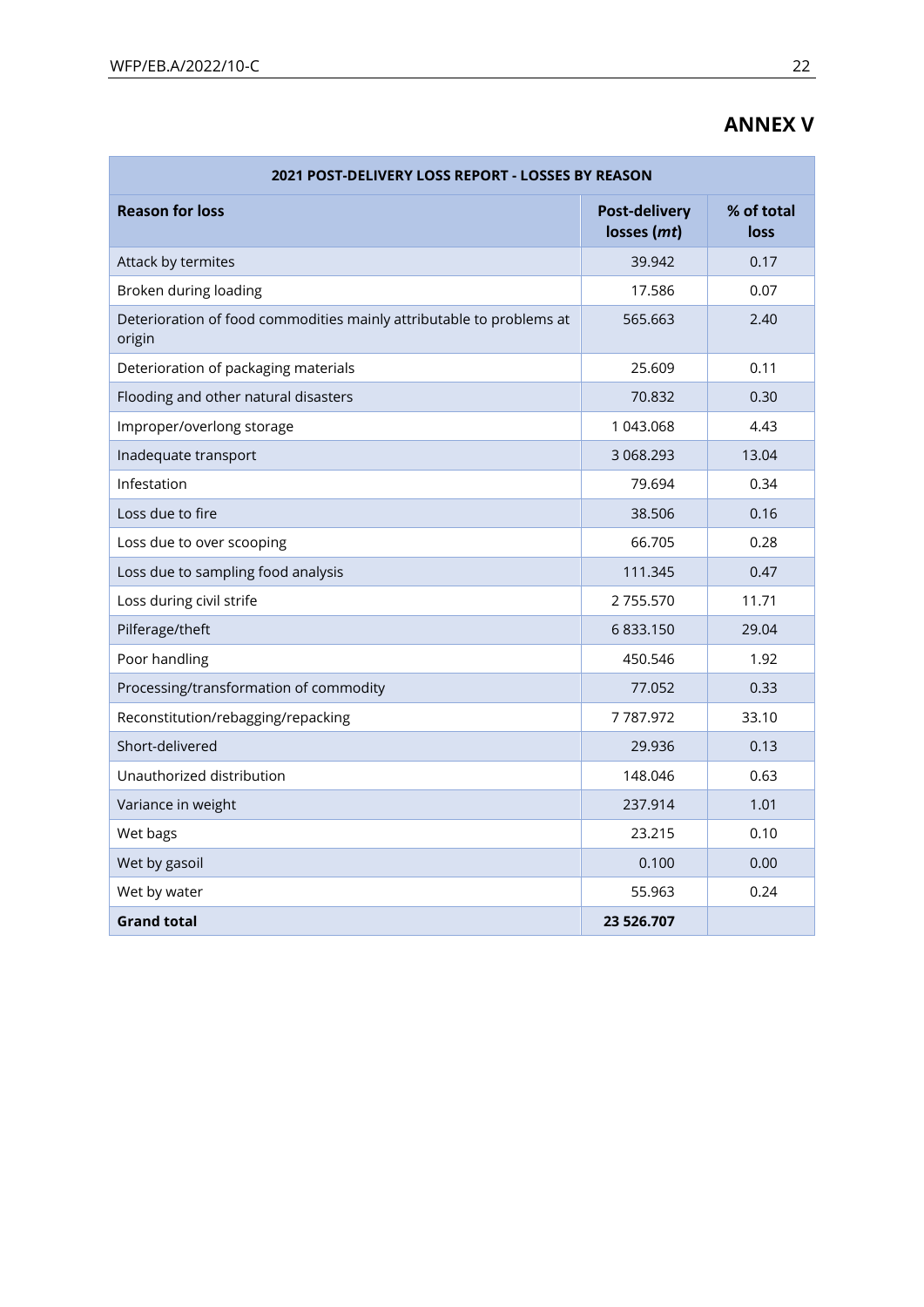|                | 2021 POST-DELIVERY LOSS REPORT QUANTITIES AND VALUES BY REGION |             |                                         |               |                      |               |                             |               |  |
|----------------|----------------------------------------------------------------|-------------|-----------------------------------------|---------------|----------------------|---------------|-----------------------------|---------------|--|
|                | 2021 Opening stock                                             |             | <b>Received in recipient</b><br>country |               | <b>Total handled</b> |               | <b>Post-delivery losses</b> |               |  |
| <b>RBB</b>     | 38 060                                                         | 33 579 330  | 454 761                                 | 272 391 222   | 492 821              | 305 970 552   | 103                         | 84 530        |  |
| <b>RBC</b>     | 249 900                                                        | 148 202 099 | 1808987                                 | 1 017 410 002 | 2058888              | 1 165 612 101 | 7 2 2 1                     | 3 307 284     |  |
| <b>RBD</b>     | 117 107                                                        | 95 487 852  | 527 901                                 | 408 089 741   | 645 007              | 503 577 592   | 1510                        | 1 297 851     |  |
| <b>RBJ</b>     | 79 975                                                         | 40 642 281  | 369 012                                 | 248 700 294   | 448 987              | 289 342 575   | 1856                        | 1 138 397     |  |
| <b>RBN</b>     | 286 476                                                        | 198 807 692 | 1787915                                 | 853 519 801   | 2074392              | 1 052 327 493 | 12734                       | 8 8 5 0 2 4 4 |  |
| <b>RBP</b>     | 14678                                                          | 12 013 893  | 49 1 20                                 | 48 271 210    | 63799                | 60 285 103    | 102                         | 80 2 24       |  |
| Grand<br>total | 786 197                                                        | 528 733 146 | 4 997 697                               | 2848382271    | 5783894              | 3 377 115 417 | 23 5 27                     | 14 758 530    |  |
|                |                                                                |             |                                         |               |                      |               | 0.41%                       | 0.44%         |  |

## **ANNEX VI**

RBB = Regional Bureau for Asia and the Pacific; RBC = Regional Bureau for the Middle East, Northern Africa and Eastern Europe; RBD = Regional Bureau for Western Africa; RBJ = Regional Bureau for Southern Africa; RBN = Regional Bureau for Eastern Africa; RBP = Regional Bureau for Latin America and the Caribbean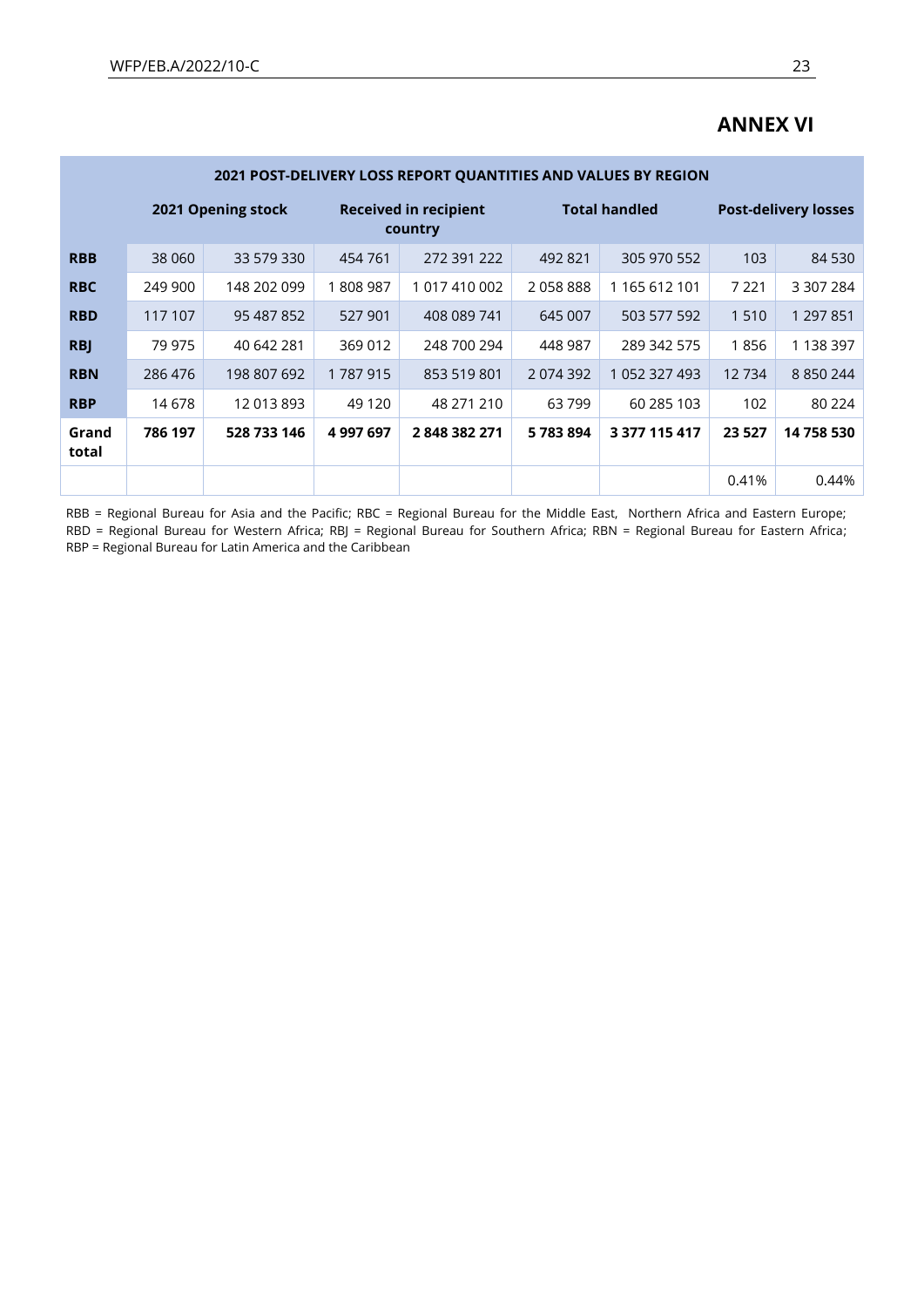## **ANNEX VII**

| 2021 POST-DELIVERY LOSS REPORT - LOSSES BY COMMODITY |                                  |                               |                                      |                                                  |  |  |  |
|------------------------------------------------------|----------------------------------|-------------------------------|--------------------------------------|--------------------------------------------------|--|--|--|
| <b>Commodity</b>                                     | <b>Commodity description</b>     | <b>Total handled</b><br>(USD) | <b>Post-delivery</b><br>losses (USD) | <b>Losses in USD</b><br>as % of total<br>handled |  |  |  |
| <b>CERBAR</b>                                        | <b>Barley</b>                    | 1 354 117.87                  | 3 845.69                             | 0.28                                             |  |  |  |
| <b>CERBHW</b>                                        | <b>Buckwheat</b>                 | 48 261.69                     |                                      | 0.00                                             |  |  |  |
| <b>CERBRE</b>                                        | <b>Bread</b>                     | 11 444.60                     |                                      | 0.00                                             |  |  |  |
| <b>CERMAZ</b>                                        | Maize                            | 73 704 900.20                 | 585 036.49                           | 0.79                                             |  |  |  |
| CERMML                                               | Maize meal                       | 56 373 871.08                 | 95 306.98                            | 0.17                                             |  |  |  |
| <b>CEROAT</b>                                        | Oat                              | 13 096.93                     |                                      | 0.00                                             |  |  |  |
| <b>CERPAS</b>                                        | Pasta                            | 1 485 264.83                  | 4 8 6 5.90                           | 0.33                                             |  |  |  |
| <b>CERRIC</b>                                        | Rice                             | 277 258 631.76                | 1 316 971.81                         | 0.47                                             |  |  |  |
| <b>CERSOR</b>                                        | Sorghum/millet                   | 361 332 914.78                | 2 202 849.52                         | 0.61                                             |  |  |  |
| <b>CERWBG</b>                                        | Bulgur wheat                     | 22 190 325.77                 | 32 799.85                            | 0.15                                             |  |  |  |
| <b>CERWHE</b>                                        | Wheat                            | 307 781 417.02                | 1912 468.49                          | 0.62                                             |  |  |  |
| <b>CERWHF</b>                                        | Wheat flour                      | 527 496 433.08                | 240 379.42                           | 0.05                                             |  |  |  |
| <b>DAIDSP</b>                                        | Plain dried skimmed milk         | 1 414 280.65                  | 898.05                               | 0.06                                             |  |  |  |
| <b>DAIUHT</b>                                        | UHT milk                         | 1 375 302.53                  | 1 408.29                             | 0.10                                             |  |  |  |
| <b>FRUDFR</b>                                        | Dried fruits                     | 7 200 230.06                  | 17893.67                             | 0.25                                             |  |  |  |
| <b>FSHCFI</b>                                        | Canned fish                      | 14 356 418.18                 | 3 5 3 9 . 1 1                        | 0.02                                             |  |  |  |
| <b>MEABEF</b>                                        | Canned beef                      | 206 201.28                    |                                      | 0.00                                             |  |  |  |
| <b>MEACHK</b>                                        | Canned chicken                   | 99 156.16                     | 1506.82                              | 1.52                                             |  |  |  |
| <b>MIXBIS</b>                                        | <b>Biscuits</b>                  | 162 183.12                    |                                      | 0.00                                             |  |  |  |
| MIXBP5                                               | BP-5 emergency rations           | 255 886.91                    | 186 995.50                           | 73.08                                            |  |  |  |
| <b>MIXCSB</b>                                        | Corn soya blend                  | 225 815 919.60                | 2 289 691.82                         | 1.01                                             |  |  |  |
| <b>MIXHEB</b>                                        | High energy biscuits             | 63 576 522.59                 | 101 553.95                           | 0.16                                             |  |  |  |
| <b>MIXLNS</b>                                        | Lipid-based nutrition supplement | 272 505 040.45                | 1516363.07                           | 0.56                                             |  |  |  |
| <b>MIXPWB</b>                                        | Pea wheat blend                  | 512 652.27                    | 16.26                                | 0.00                                             |  |  |  |
| <b>MIXRSF</b>                                        | Ready to use supplementary food  | 56 839 652.24                 | 358 264.42                           | 0.63                                             |  |  |  |
| <b>MIXRTF</b>                                        | Ready to use therapeutic food    | 49 757.28                     |                                      | 0.00                                             |  |  |  |
| <b>MIXWSB</b>                                        | Wheat soya blend                 | 71 982 749.76                 | 120 434.38                           | 0.17                                             |  |  |  |
| <b>MIXWSF</b>                                        | Wheat soy flour                  | 164 979.00                    |                                      | 0.00                                             |  |  |  |
| <b>MSCHAL</b>                                        | Halawa                           | 926.23                        | 212.32                               | 22.92                                            |  |  |  |
| <b>MSCMNP</b>                                        | Micronutrient powder             | 1 291 158.62                  | 18 089.42                            | 1.40                                             |  |  |  |
| <b>MSCMNT</b>                                        | Micronutrient tablets            | 59 270.87                     |                                      | 0.00                                             |  |  |  |
| <b>MSCSAL</b>                                        | lodized salt                     | 5 757 767.83                  | 51 019.07                            | 0.89                                             |  |  |  |
| <b>MSCSPC</b>                                        | Spices                           | 11 339.85                     | 11 339.85                            | 100.00                                           |  |  |  |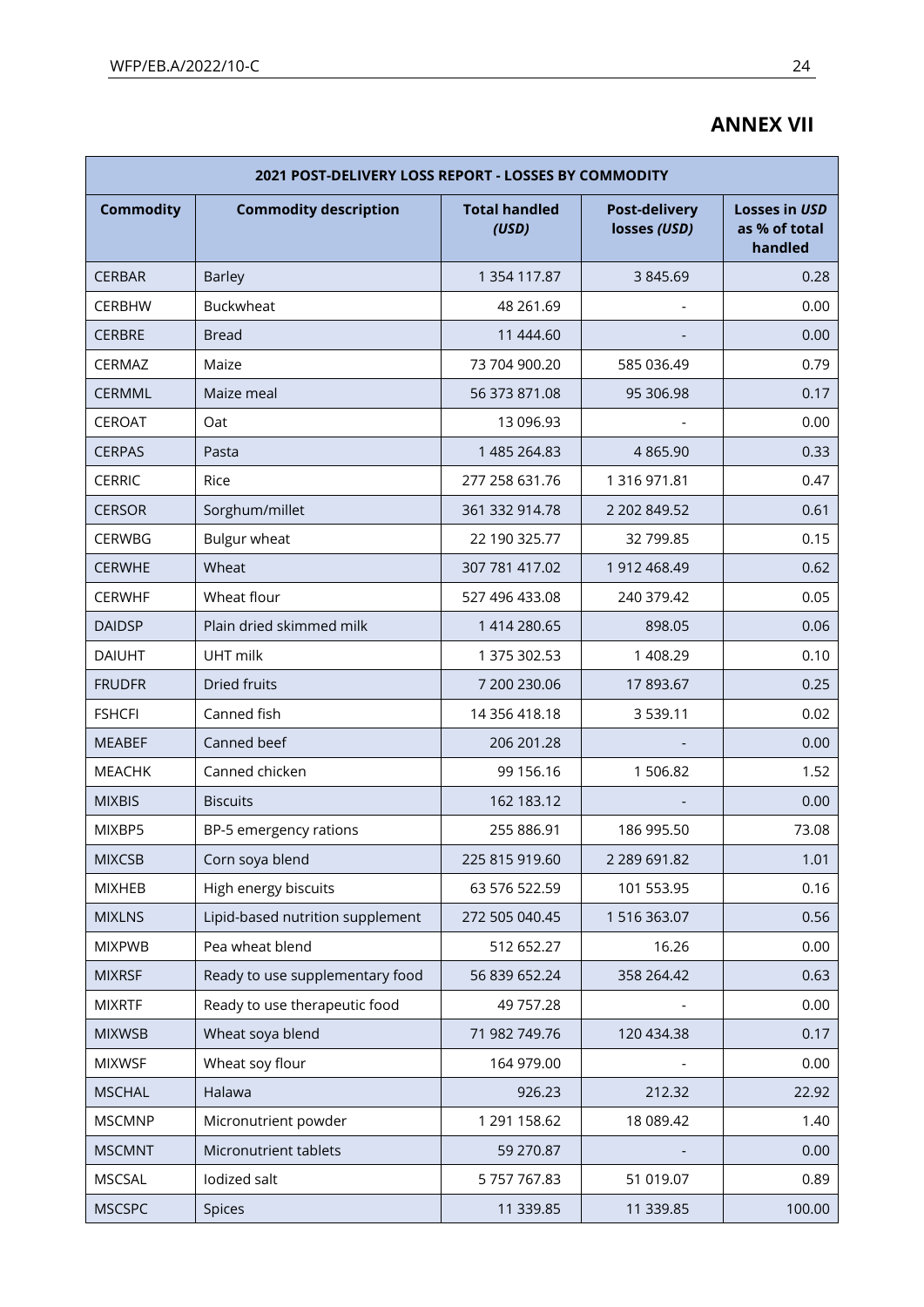| 2021 POST-DELIVERY LOSS REPORT - LOSSES BY COMMODITY |                              |                               |                                      |                                                  |  |  |  |
|------------------------------------------------------|------------------------------|-------------------------------|--------------------------------------|--------------------------------------------------|--|--|--|
| <b>Commodity</b>                                     | <b>Commodity description</b> | <b>Total handled</b><br>(USD) | <b>Post-delivery</b><br>losses (USD) | <b>Losses in USD</b><br>as % of total<br>handled |  |  |  |
| <b>MSCSUG</b>                                        | Sugar                        | 17 617 819.40                 | 38 188.98                            | 0.22                                             |  |  |  |
| <b>MSCTOM</b>                                        | Processed tomato             | 3 043.04                      | 3 0 38.74                            | 99.86                                            |  |  |  |
| <b>MSCYEA</b>                                        | Yeast                        | 574 986.94                    | 1847.90                              | 0.32                                             |  |  |  |
| <b>OILOLV</b>                                        | Olive oil                    | 71 075.74                     | 287.02                               | 0.40                                             |  |  |  |
| OILVEG                                               | Vegetable oil                | 483 088 906.24                | 1718947.70                           | 0.36                                             |  |  |  |
| <b>PPFRTN</b>                                        | Rations                      | 229 228 891.07                | 26 967.24                            | 0.01                                             |  |  |  |
| <b>PULBEA</b>                                        | <b>Beans</b>                 | 85 045 703.83                 | 189 736.75                           | 0.22                                             |  |  |  |
| <b>PULCKP</b>                                        | Chickpeas                    | 5 685 735.36                  | 257 949.12                           | 4.54                                             |  |  |  |
| PULCPU                                               | Canned pulses                | 246 894.96                    | 1 922.01                             | 0.78                                             |  |  |  |
| <b>PULCVE</b>                                        | Canned vegetables            | 26 684.82                     | 478.35                               | 1.79                                             |  |  |  |
| <b>PULLEN</b>                                        | Lentils                      | 30 049 763.29                 | 377 743.76                           | 1.26                                             |  |  |  |
| <b>PULPEA</b>                                        | Peas                         | 34 685 264.37                 | 72 733.07                            | 0.21                                             |  |  |  |
| <b>PULSLN</b>                                        | Split lentils                | 70 849.83                     | 52 037.90                            | 73.45                                            |  |  |  |
| <b>PULSPE</b>                                        | Split peas                   | 138 014 142.79                | 942 901.52                           | 0.68                                             |  |  |  |
| <b>TUBFRS</b>                                        | Tubers - fresh               | 17 580.31                     |                                      | 0.00                                             |  |  |  |
| <b>Grand total</b>                                   |                              | 3 377 115 417.08              | 14 758 530.21                        | 0.44                                             |  |  |  |

Total handled = opening stocks plus food received in-country.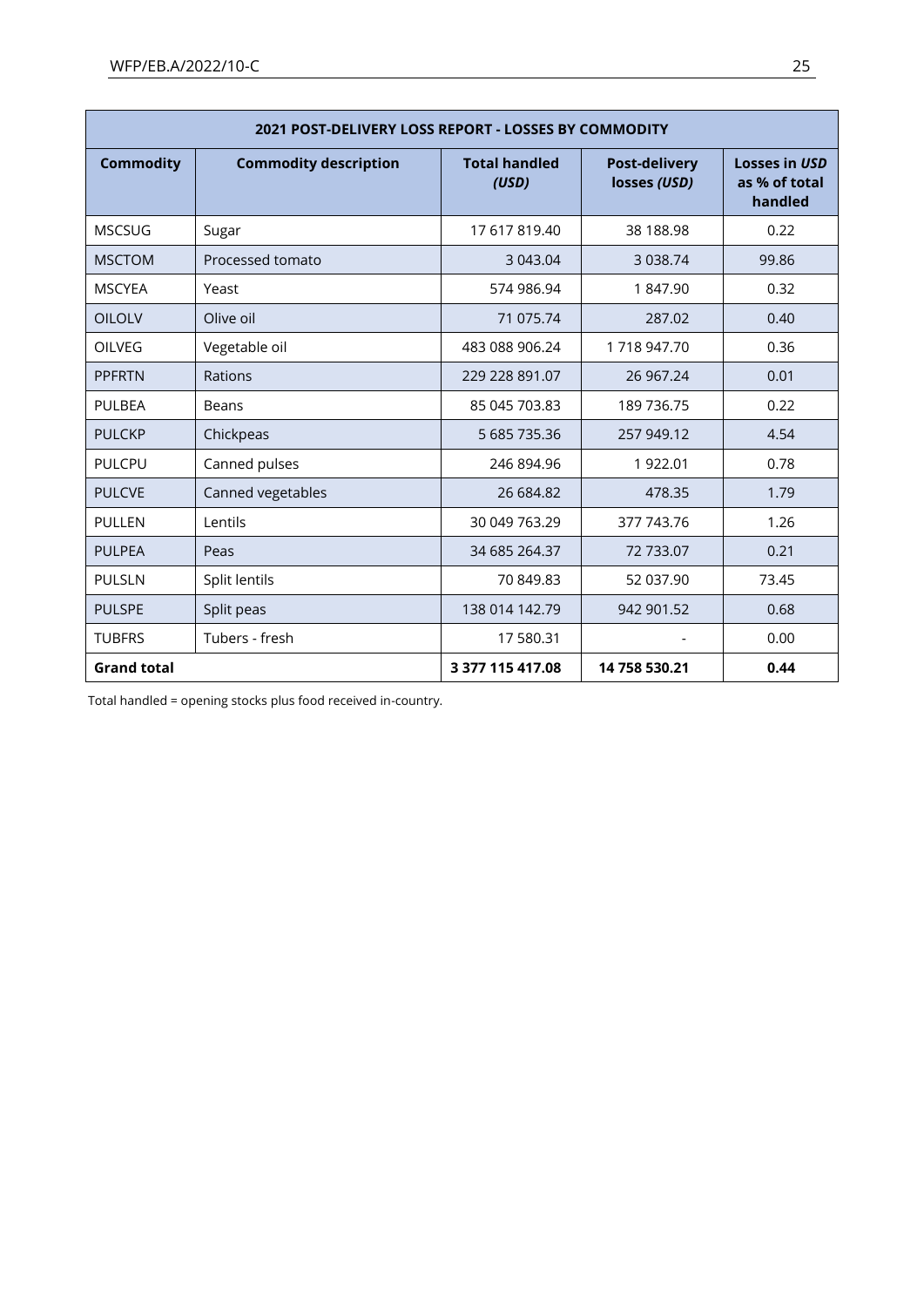## **ANNEX VIII**

| 2021 POST-DELIVERY LOSS REPORT<br>Quantities and values by recipient country |                                     |             |                      |                             |             |                                          |  |
|------------------------------------------------------------------------------|-------------------------------------|-------------|----------------------|-----------------------------|-------------|------------------------------------------|--|
|                                                                              |                                     |             | <b>Total handled</b> | <b>Post-delivery losses</b> |             |                                          |  |
| <b>Region</b>                                                                | <b>Recipient country</b>            | Net mt      | <b>USD</b>           | Net mt                      | <b>USD</b>  | % losses USD<br>vs. total<br>handled USD |  |
| <b>RBB</b>                                                                   | Afghanistan                         | 345 500.2   | 207 776 857.6        | 56.7                        | 37 275.4    | 0.02                                     |  |
|                                                                              | Bangladesh                          | 26 458.2    | 27 691 523.6         | 24.5                        | 30 708.4    | 0.11                                     |  |
|                                                                              | Cambodia                            | 4 0 0 6.7   | 4 174 012.5          | 5.9                         | 3 9 0 5.7   | 0.09                                     |  |
|                                                                              | Kyrgyzstan                          | 7 1 3 5 . 7 | 3786364.8            | 0.1                         | 73.2        | 0.00                                     |  |
|                                                                              | Lao People's<br>Democratic Republic | 4 8 0 6.4   | 4 3 69 3 0 2.5       | 8.2                         | 6 7 4 3.2   | 0.15                                     |  |
|                                                                              | Myanmar                             | 79 223.7    | 35 143 120.3         | 6.8                         | 3 3 9 3.1   | 0.01                                     |  |
|                                                                              | Nepal                               | 7 0 64.4    | 5 611 291.7          | 0.4                         | 305.4       | 0.01                                     |  |
|                                                                              | Pakistan                            | 9509.8      | 12 066 342.2         | 0.7                         | 1 199.4     | 0.01                                     |  |
|                                                                              | Sri Lanka                           | 42.8        | 153 383.2            | 0.2                         | 926.2       | 0.60                                     |  |
|                                                                              | Tajikistan                          | 9 0 3 6.4   | 5 144 247.7          |                             |             | 0.00                                     |  |
|                                                                              | Timor-Leste                         | 37.0        | 54 105.8             |                             |             | 0.00                                     |  |
| <b>RBB</b> total                                                             |                                     | 492 821.4   | 305 970 552.2        | 103.5                       | 84 529.9    | 0.03                                     |  |
| <b>RBC</b>                                                                   | Algeria                             | 26 331.5    | 9 150 812.1          | 33.8                        | 29 591.3    | 0.32                                     |  |
|                                                                              | Armenia                             | 3 1 2 6 .9  | 2 855 946.8          | 62.1                        | 48 149.4    | 1.69                                     |  |
|                                                                              | Iran (Islamic Rep. of)              | 5 8 3 9.2   | 2 585 653.3          | 24.0                        | 12 599.8    | 0.49                                     |  |
|                                                                              | Iraq                                | 128.0       | 151 600.7            | 0.0                         | 9.1         | 0.01                                     |  |
|                                                                              | Jordan                              | 1816.5      | 2 844 902.2          | 0.5                         | 711.1       | 0.02                                     |  |
|                                                                              | Lebanon                             | 33 931.1    | 35 389 497.1         | 18.9                        | 16 987.3    | 0.05                                     |  |
|                                                                              | Libya                               | 10 885.8    | 8 687 160.7          | 6.3                         | 7 0 3 2.1   | 0.08                                     |  |
|                                                                              | State of Palestine                  | 10 185.4    | 6 910 794.8          | 0.1                         | 272.3       | 0.00                                     |  |
|                                                                              | Syrian Arab Republic                | 645 279.1   | 409 628 236.7        | 1 349.3                     | 892 450.1   | 0.22                                     |  |
|                                                                              | Tunisia                             | 110.5       | 87 530.4             |                             |             | 0.00                                     |  |
|                                                                              | Yemen                               | 1 321 253.8 | 687 319 966.4        | 5726.1                      | 2 299 481.8 | 0.33                                     |  |
| <b>RBC</b> total                                                             |                                     | 2058887.9   | 1 165 612 101.4      | 7 2 2 1 . 1                 | 3 307 284.3 | 0.28                                     |  |
| <b>RBD</b>                                                                   | Benin                               | 31 937.1    | 16 112 451.8         | 27.2                        | 15 957.9    | 0.10                                     |  |
|                                                                              | Burkina Faso                        | 83 867.5    | 67 734 045.7         | 44.6                        | 35 086.2    | 0.05                                     |  |
|                                                                              | Cameroon                            | 55 624.9    | 37 758 793.4         | 644.3                       | 388 150.2   | 1.03                                     |  |
|                                                                              | Central African<br>Republic         | 43 596.4    | 38 817 338.4         | 215.1                       | 346 384.7   | 0.89                                     |  |
|                                                                              | Chad                                | 91 872.3    | 60 971 595.0         | 202.5                       | 122 414.6   | 0.20                                     |  |
|                                                                              | Côte d'Ivoire                       | 5 5 3 9 . 3 | 4 129 613.1          | 6.7                         | 4 5 8 7 . 6 | 0.11                                     |  |
|                                                                              | Gambia                              | 8 1 3 4 .4  | 4 645 852.7          | 0.8                         | 669.6       | 0.01                                     |  |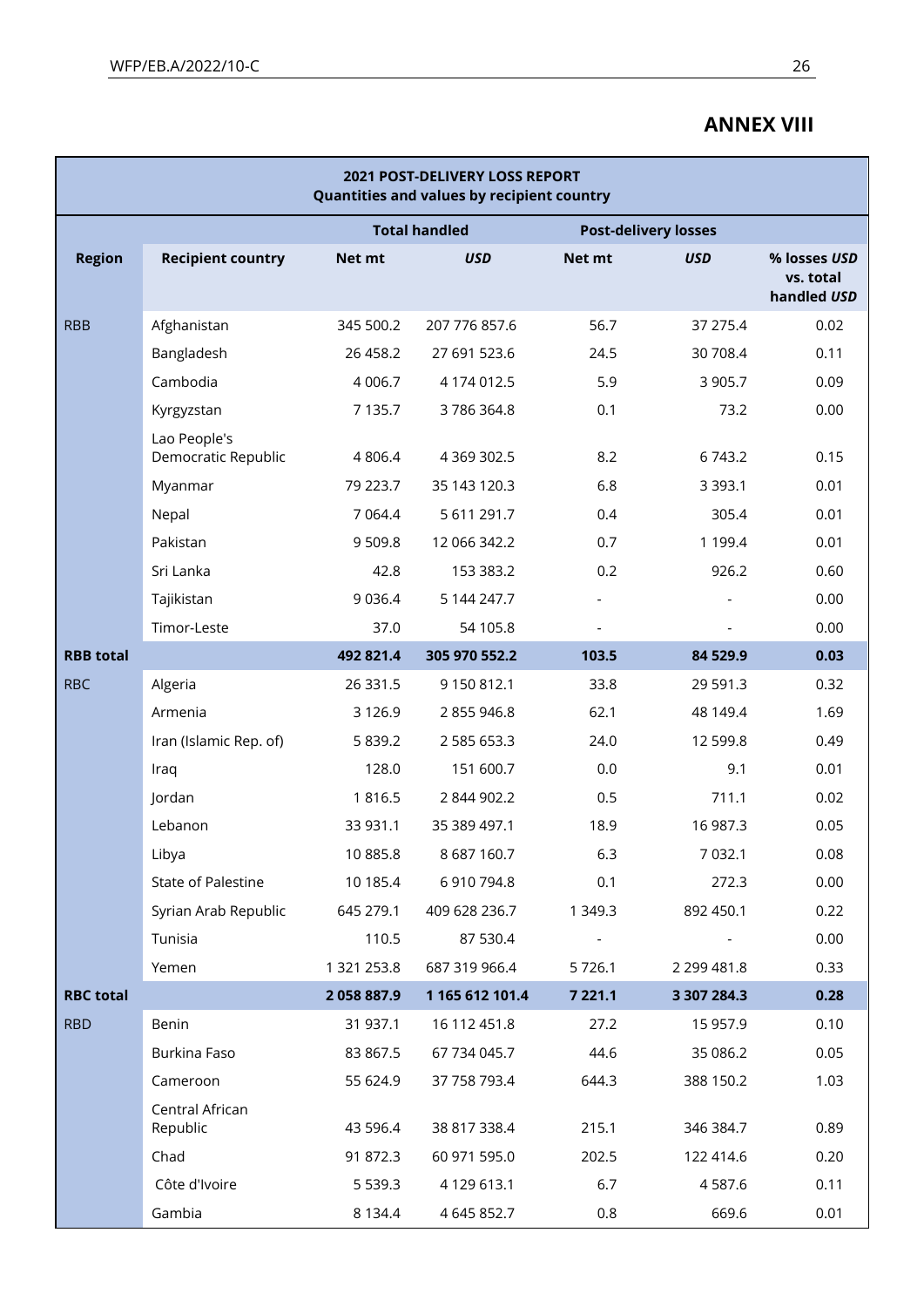| 2021 POST-DELIVERY LOSS REPORT<br>Quantities and values by recipient country |                                |             |                      |             |                             |                                          |  |
|------------------------------------------------------------------------------|--------------------------------|-------------|----------------------|-------------|-----------------------------|------------------------------------------|--|
|                                                                              |                                |             | <b>Total handled</b> |             | <b>Post-delivery losses</b> |                                          |  |
| <b>Region</b>                                                                | <b>Recipient country</b>       | Net mt      | <b>USD</b>           | Net mt      | <b>USD</b>                  | % losses USD<br>vs. total<br>handled USD |  |
|                                                                              | Guinea                         | 8734.5      | 9 602 191.7          | 8.9         | 5773.6                      | 0.06                                     |  |
|                                                                              | Guinea-Bissau                  | 2 2 3 3 . 7 | 3 438 753.5          | 0.4         | 260.1                       | 0.01                                     |  |
|                                                                              | Liberia                        | 27 193.7    | 14 436 213.0         | 20.2        | 11 785.5                    | 0.08                                     |  |
|                                                                              | Mali                           | 7 3 8 3.3   | 10 162 274.8         | 10.4        | 16 581.2                    | 0.16                                     |  |
|                                                                              | Mauritania                     | 7824.3      | 5 407 387.1          | 1.4         | 957.5                       | 0.02                                     |  |
|                                                                              | Niger (the)                    | 90 084.4    | 72 993 702.1         | 30.4        | 28 895.6                    | 0.04                                     |  |
|                                                                              | Nigeria                        | 163 884.4   | 145 944 460.0        | 250.4       | 293 986.0                   | 0.20                                     |  |
|                                                                              | S.Tome, Principe               | 223.9       | 233 123.9            |             |                             | 0.00                                     |  |
|                                                                              | Senegal                        | 1 275.7     | 2 174 030.6          | 4.5         | 4 1 5 6.8                   | 0.19                                     |  |
|                                                                              | Sierra Leone                   | 13 156.4    | 7779132.4            | 41.9        | 22 028.5                    | 0.28                                     |  |
|                                                                              | Togo                           | 2 4 4 1 .5  | 1 236 633.3          | 0.2         | 175.9                       | 0.01                                     |  |
| <b>RBD</b> total                                                             |                                | 645 007.5   | 503 577 592.4        | 1509.8      | 1 297 851.3                 | 0.26                                     |  |
| <b>RBJ</b>                                                                   | Angola                         | 1685.5      | 1 463 066.8          | 4.2         | 1 9 6 3.4                   | 0.13                                     |  |
|                                                                              | Congo (the)                    | 8 5 7 1 . 1 | 7 327 358.3          | 53.3        | 39 397.4                    | 0.54                                     |  |
|                                                                              | Dem. Rep. of the<br>Congo      | 115 193.8   | 105 107 185.7        | 577.9       | 373 637.1                   | 0.36                                     |  |
|                                                                              | Lesotho                        | 1 301.1     | 2 397 384.6          | 1.8         | 2 1 2 3 . 2                 | 0.09                                     |  |
|                                                                              | Madagascar                     | 78 672.8    | 51 695 778.0         | 66.8        | 42 809.0                    | 0.08                                     |  |
|                                                                              | Malawi                         | 3 6 3 8.4   | 1 967 455.4          | 14.1        | 8 2 6 3 . 9                 | 0.42                                     |  |
|                                                                              | Mozambique                     | 76 057.8    | 52 989 780.4         | 921.9       | 573 689.1                   | 1.08                                     |  |
|                                                                              | Namibia                        | 230.5       | 475 797.5            |             |                             | 0.00                                     |  |
|                                                                              | Swaziland                      | 6 5 4 2.6   | 3 154 253.7          | 6.7         | 1985.5                      | 0.06                                     |  |
|                                                                              | United-Republic of<br>Tanzania | 44 348.0    | 17 192 952.9         | 11.7        | 7 2 2 2.8                   | 0.04                                     |  |
|                                                                              | Zambia                         | 237.3       | 115 795.8            | 11.6        | 7 4 3 1 . 1                 | 6.42                                     |  |
|                                                                              | Zimbabwe                       | 112 508.1   | 45 455 766.4         | 186.0       | 79 874.9                    | 0.18                                     |  |
| <b>RBJ</b> total                                                             |                                | 448 987.1   | 289 342 575.5        | 1856.0      | 1 138 397.4                 | 0.39                                     |  |
| <b>RBN</b>                                                                   | Burundi                        | 26 808.2    | 22 241 455.6         | 7.2         | 6 0 5 8.2                   | 0.03                                     |  |
|                                                                              | Djibouti                       | 7672.0      | 4 4 8 4 4 3 2.4      | 58.3        | 26 5 64.3                   | 0.59                                     |  |
|                                                                              | Ethiopia                       | 888 308.1   | 398 651 280.0        | 3 1 6 1 . 3 | 3 320 899.2                 | 0.83                                     |  |
|                                                                              | Kenya                          | 70 483.9    | 40 828 187.5         | 116.3       | 48 542.0                    | 0.12                                     |  |
|                                                                              | Rwanda                         | 7 217.0     | 5 171 101.8          | 34.4        | 11 412.4                    | 0.22                                     |  |
|                                                                              | Somalia                        | 86 009.0    | 86 864 389.8         | 136.5       | 111 147.1                   | 0.13                                     |  |
|                                                                              | South Sudan                    | 325 437.4   | 224 844 110.9        | 2 0 2 4.1   | 1691817.6                   | 0.75                                     |  |
|                                                                              | Sudan (the)                    | 563 330.1   | 221 713 708.6        | 6478.3      | 3 370 381.4                 | 1.52                                     |  |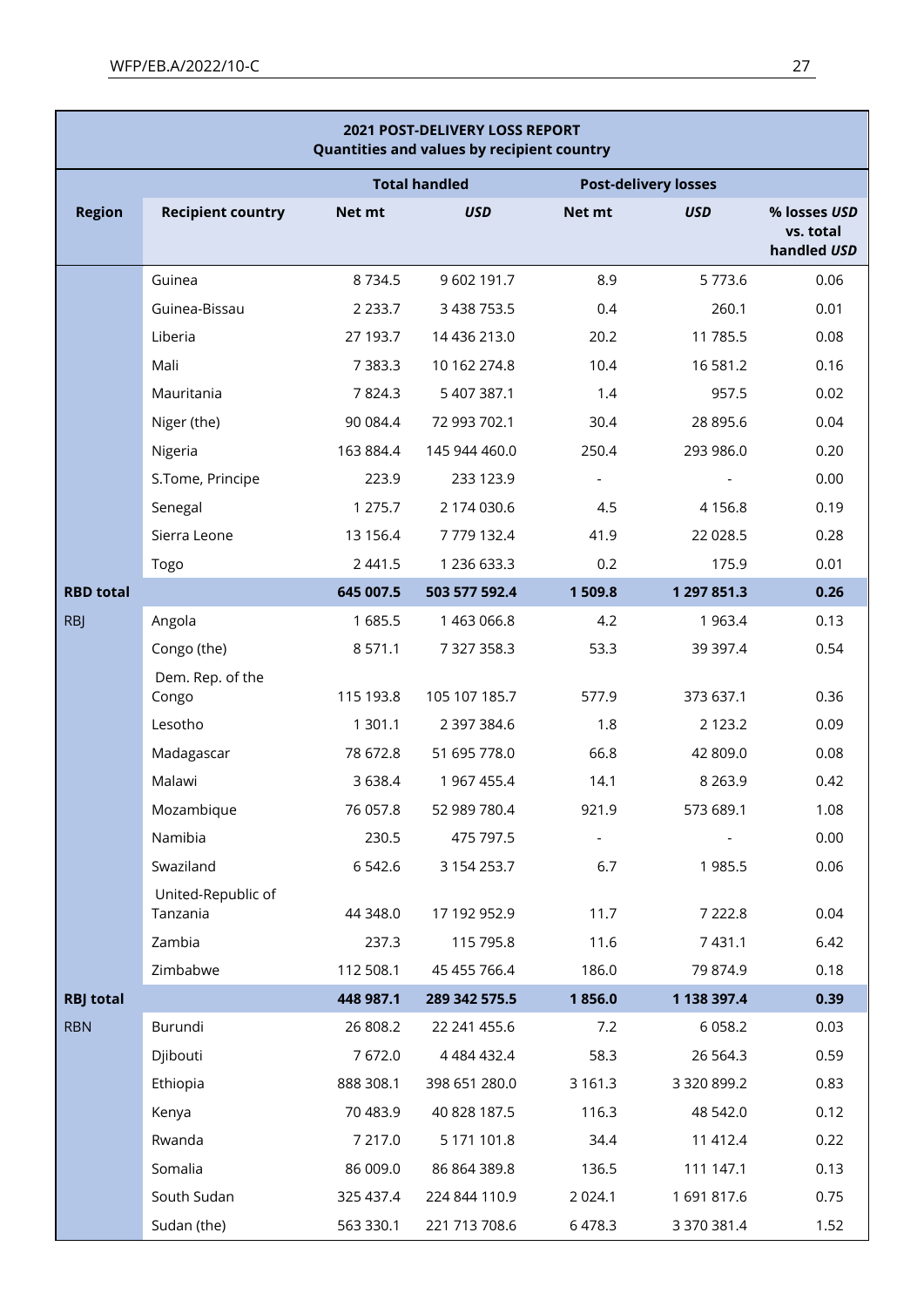| <b>2021 POST-DELIVERY LOSS REPORT</b><br>Quantities and values by recipient country |                                                     |             |                   |                          |              |                                          |
|-------------------------------------------------------------------------------------|-----------------------------------------------------|-------------|-------------------|--------------------------|--------------|------------------------------------------|
|                                                                                     | <b>Total handled</b><br><b>Post-delivery losses</b> |             |                   |                          |              |                                          |
| <b>Region</b>                                                                       | <b>Recipient country</b>                            | Net mt      | <b>USD</b>        | Net mt                   | <b>USD</b>   | % losses USD<br>vs. total<br>handled USD |
|                                                                                     | Uganda                                              | 99 1 26.1   | 47 528 826.3      | 717.4                    | 263 421.5    | 0.55                                     |
| <b>RBN</b> total                                                                    |                                                     | 2074391.8   | 1 052 327 492.8   | 12 733.8                 | 8 850 243.8  | 0.84                                     |
| <b>RBP</b>                                                                          | lamaica                                             | 8.9         | 7 0 1 4.2         | 8.9                      | 7014.2       | 100.00                                   |
|                                                                                     | Colombia                                            | 12 082.8    | 15 442 372.1      | 1.9                      | 2019.8       | 0.01                                     |
|                                                                                     | Cuba                                                | 3 1 3 4 .2  | 4 3 8 7 3 2 7 . 8 | 0.1                      | 61.1         | 0.00                                     |
|                                                                                     | Dominican Republic                                  | 756.8       | 586 567.2         | $\overline{\phantom{0}}$ |              | 0.00                                     |
|                                                                                     | Guatemala                                           | 2 5 0 4.2   | 2 744 031.6       |                          |              | 0.00                                     |
|                                                                                     | Haiti                                               | 25 540.2    | 18 250 152.7      | 91.2                     | 70 814.0     | 0.39                                     |
|                                                                                     | Honduras                                            | 3 3 3 1 . 6 | 3 403 319.3       | 0.3                      | 275.2        | 0.01                                     |
|                                                                                     | Nicaragua                                           | 16 440.0    | 15 464 318.0      | 0.0                      | 39.3         | 0.00                                     |
| <b>RBP</b> total                                                                    |                                                     | 63 798.7    | 60 285 102.8      | 102.4                    | 80 223.5     | 0.13                                     |
| <b>Grand total</b>                                                                  |                                                     | 5783894.4   | 3 377 115 417.1   | 23 5 26.7                | 14 758 530.2 | 0.44                                     |

Total handled = opening stocks plus food received in-country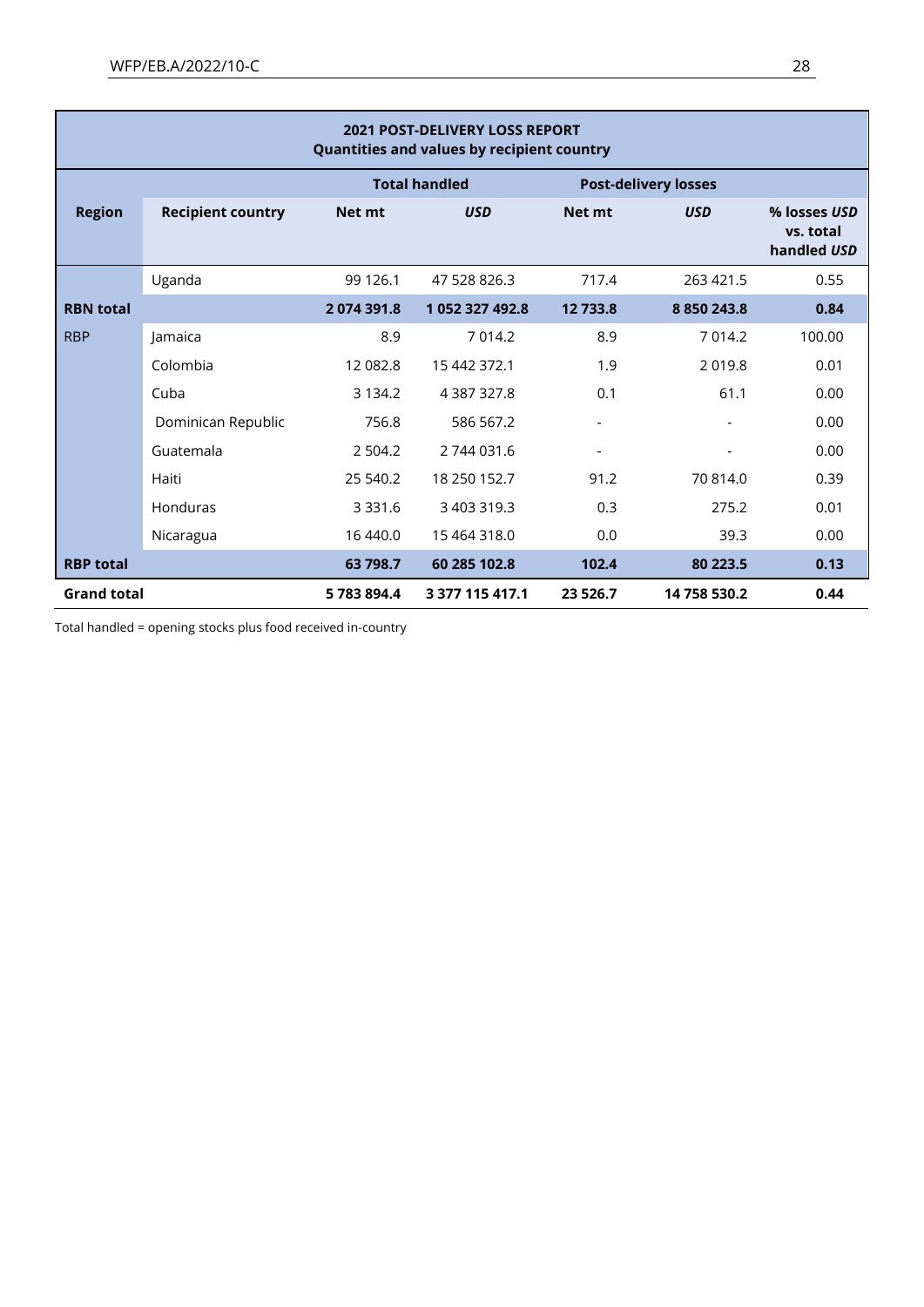|               |                             |                  | greater than 2 percent in tonnage and value over USD 20,000 or value greater than USD 100,000 | <b>2021 POST DELIVERY LOSS REPORT</b><br><b>Commodities with post-delivery losses</b> |                                   |                               |                                         |                                      |                                            |
|---------------|-----------------------------|------------------|-----------------------------------------------------------------------------------------------|---------------------------------------------------------------------------------------|-----------------------------------|-------------------------------|-----------------------------------------|--------------------------------------|--------------------------------------------|
| <b>Region</b> | <b>Country</b>              | Project          | <b>WBS</b>                                                                                    | <b>Commodity</b>                                                                      | <b>Total</b><br>handled<br>net mt | <b>Total handled</b><br>(USD) | <b>Post-delivery</b><br>losses net (mt) | <b>Post-delivery</b><br>losses (USD) | % losses<br>$(mt)$ vs.<br>total<br>handled |
| <b>RBC</b>    | Armenia                     | AM02             | AM02.01.013.SMP1                                                                              | OILVEG                                                                                | 73.68                             | 119 592.81                    | 22.30                                   | 31 892.54                            | 30.26                                      |
| <b>RBJ</b>    | Dem. Rep. of the<br>Congo   | CD <sub>01</sub> | CD01.01.011.URT1                                                                              | <b>CERMAZ</b>                                                                         | 226.95                            | 86 715.33                     | 226.95                                  | 86 715.33                            | 100.00                                     |
| <b>RBJ</b>    | Dem. Rep. of the<br>Congo   | CD <sub>01</sub> | CD01.01.011.URT1                                                                              | CERMML                                                                                | 53.90                             | 114 312.11                    | 44.10                                   | 30 826.88                            | 81.82                                      |
| <b>RBD</b>    | Central African<br>Republic | CF <sub>01</sub> | CF01.01.011.URT1                                                                              | MIXBP5                                                                                | 50.60                             | 195 189.28                    | 48.47                                   | 186 995.50                           | 95.80                                      |
| <b>RBD</b>    | Central African<br>Republic | CF01             | CF01.02.021.NPA1                                                                              | <b>MIXCSB</b>                                                                         | 44.71                             | 64 596.87                     | 21.54                                   | 31 121.49                            | 48.18                                      |
| <b>RBJ</b>    | Congo (the)                 | CGO1             | CG01.01.011.URT1                                                                              | <b>MIXCSB</b>                                                                         | 1 3 1 9 . 6 5                     | 925 231.69                    | 32.70                                   | 22 029.13                            | 2.48                                       |
| <b>RBD</b>    | Cameroon                    | <b>CM01</b>      | CM01.01.011.URT1                                                                              | <b>CERRIC</b>                                                                         | 20 427.11                         | 10 928 668.67                 | 171.87                                  | 102 291.86                           | 0.84                                       |
| <b>RBD</b>    | Cameroon                    | <b>CM01</b>      | CM01.01.011.URT1                                                                              | <b>MIXCSB</b>                                                                         | 1 932.04                          | 1 342 719.33                  | 313.64                                  | 196 151.84                           | 16.23                                      |
| <b>RBN</b>    | Ethiopia                    | ET02             | ET02.01.011.NTA1                                                                              | <b>MIXCSB</b>                                                                         | 34 581.41                         | 40 834 009.59                 | 684.82                                  | 1 064 470.90                         | 1.98                                       |
| <b>RBN</b>    | Ethiopia                    | ET02             | ET02.01.011.NTA1                                                                              | <b>MIXLNS</b>                                                                         | 14 3 68.39                        | 34 720 006.17                 | 233.89                                  | 594 924.67                           | 1.63                                       |
| <b>RBN</b>    | Ethiopia                    | ET02             | ET02.01.011.URT1                                                                              | <b>CERWHE</b>                                                                         | 254 917.25                        | 88 481 595.86                 | 357.26                                  | 161 839.94                           | 0.14                                       |
| <b>RBN</b>    | Ethiopia                    | ET <sub>02</sub> | ET02.01.011.URT1                                                                              | <b>OILVEG</b>                                                                         | 9738.34                           | 11 931 619.31                 | 77.72                                   | 111 589.10                           | 0.80                                       |
| <b>RBN</b>    | Ethiopia                    | ET <sub>02</sub> | ET02.01.011.URT1                                                                              | <b>PULSPE</b>                                                                         | 29 049.21                         | 15 097 771.16                 | 545.80                                  | 323 669.99                           | 1.88                                       |
| <b>RBN</b>    | Ethiopia                    | ET <sub>02</sub> | ET02.01.011.URT3                                                                              | <b>MIXCSB</b>                                                                         | 14 315.48                         | 14 215 486.68                 | 86.21                                   | 106 921.89                           | 0.60                                       |

**ANNEX IX**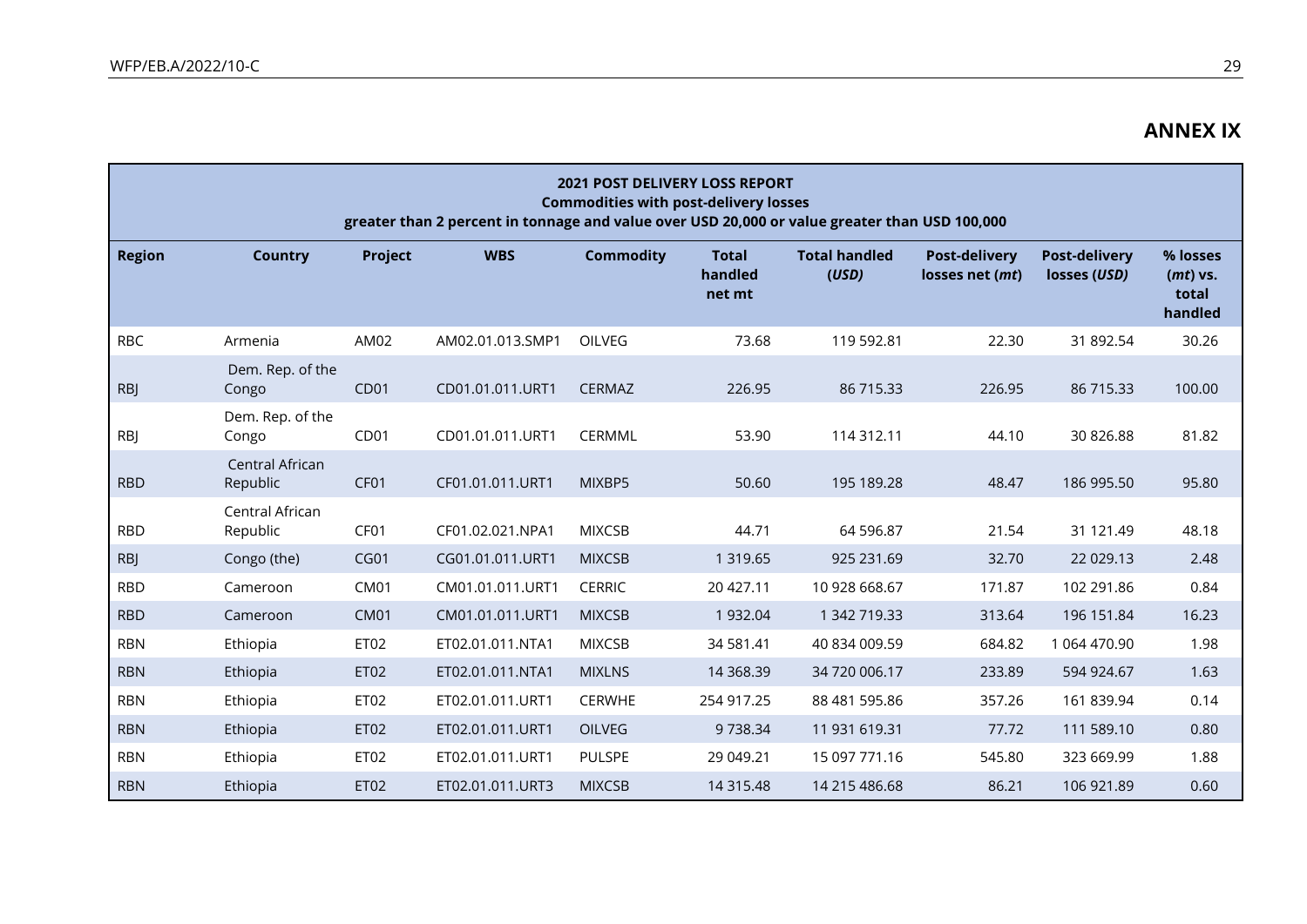| <b>2021 POST DELIVERY LOSS REPORT</b><br><b>Commodities with post-delivery losses</b><br>greater than 2 percent in tonnage and value over USD 20,000 or value greater than USD 100,000 |                |                  |                  |                  |                                   |                               |                                         |                                      |                                          |
|----------------------------------------------------------------------------------------------------------------------------------------------------------------------------------------|----------------|------------------|------------------|------------------|-----------------------------------|-------------------------------|-----------------------------------------|--------------------------------------|------------------------------------------|
| <b>Region</b>                                                                                                                                                                          | <b>Country</b> | Project          | <b>WBS</b>       | <b>Commodity</b> | <b>Total</b><br>handled<br>net mt | <b>Total handled</b><br>(USD) | <b>Post-delivery</b><br>losses net (mt) | <b>Post-delivery</b><br>losses (USD) | % losses<br>(mt) vs.<br>total<br>handled |
| <b>RBN</b>                                                                                                                                                                             | Ethiopia       | <b>ET02</b>      | ET02.01.023.SMP1 | <b>CERRIC</b>    | 3 3 2 6 . 9 5                     | 2 119 267.15                  | 430.00                                  | 302 998.15                           | 12.92                                    |
| <b>RBN</b>                                                                                                                                                                             | Ethiopia       | ET02             | ET02.01.023.SMP1 | <b>MIXCSB</b>    | 5 2 5 4 . 8 5                     | 3 633 523.36                  | 343.75                                  | 276 320.48                           | 6.54                                     |
| <b>RBN</b>                                                                                                                                                                             | Ethiopia       | ET02             | ET02.01.023.SMP1 | OILVEG           | 710.72                            | 896 748.52                    | 91.92                                   | 152 098.58                           | 12.93                                    |
| <b>RBJ</b>                                                                                                                                                                             | Mozambique     | <b>MZ01</b>      | MZ01.01.021.URT1 | CERMAZ           | 5 819.47                          | 1 947 253.43                  | 123.28                                  | 42 218.67                            | 2.12                                     |
| <b>RBJ</b>                                                                                                                                                                             | Mozambique     | MZ01             | MZ01.01.021.URT1 | <b>CERRIC</b>    | 48 682.28                         | 28 311 801.06                 | 605.72                                  | 352 436.05                           | 1.24                                     |
| <b>RBD</b>                                                                                                                                                                             | Nigeria        | <b>NG01</b>      | NG01.01.011.URT1 | OILVEG           | 8 271.35                          | 20 923 065.41                 | 57.86                                   | 135 062.92                           | 0.70                                     |
| <b>RBN</b>                                                                                                                                                                             | Sudan (the)    | SD <sub>02</sub> | SD02.01.011.NPA1 | <b>MIXLNS</b>    | 7 219.04                          | 17 500 713.03                 | 136.51                                  | 355 088.88                           | 1.89                                     |
| <b>RBN</b>                                                                                                                                                                             | Sudan (the)    | SD02             | SD02.01.011.SMP1 | <b>CERSOR</b>    | 26 401.91                         | 7742379.01                    | 540.23                                  | 168 679.33                           | 2.05                                     |
| <b>RBN</b>                                                                                                                                                                             | Sudan (the)    | SD <sub>02</sub> | SD02.01.011.URT1 | <b>CERSOR</b>    | 302 903.34                        | 86 783 964.87                 | 4 0 9 2.38                              | 1 408 088.27                         | 1.35                                     |
| <b>RBN</b>                                                                                                                                                                             | Sudan (the)    | SD02             | SD02.01.011.URT1 | OILVEG           | 19 610.44                         | 24 265 159.56                 | 557.00                                  | 750 607.93                           | 2.84                                     |
| <b>RBN</b>                                                                                                                                                                             | Sudan (the)    | SD02             | SD02.01.011.URT1 | <b>PULLEN</b>    | 27 716.58                         | 16 986 622.43                 | 468.59                                  | 298 261.98                           | 1.69                                     |
| <b>RBN</b>                                                                                                                                                                             | Sudan (the)    | SD02             | SD02.01.011.URT1 | <b>PULSPE</b>    | 7 5 5 5 . 2 9                     | 2 646 809.57                  | 215.45                                  | 104 762.24                           | 2.85                                     |
| <b>RBN</b>                                                                                                                                                                             | Sudan (the)    | SD <sub>02</sub> | SD02.02.021.NPA1 | <b>MIXCSB</b>    | 149.40                            | 153 174.33                    | 50.24                                   | 54 395.60                            | 33.63                                    |
| <b>RBN</b>                                                                                                                                                                             | South Sudan    | <b>SS01</b>      | SS01.01.011.URT1 | CERMAZ           | 37 34 6.67                        | 13 567 192.56                 | 404.12                                  | 182 938.43                           | 1.08                                     |
| <b>RBN</b>                                                                                                                                                                             | South Sudan    | <b>SS01</b>      | SS01.01.011.URT1 | <b>CERSOR</b>    | 160 204.86                        | 80 929 132.53                 | 726.33                                  | 369 716.38                           | 0.45                                     |
| <b>RBN</b>                                                                                                                                                                             | South Sudan    | <b>SS01</b>      | SS01.01.011.URT1 | OILVEG           | 13 595.30                         | 19 321 502.77                 | 106.46                                  | 152 397.54                           | 0.78                                     |
| <b>RBN</b>                                                                                                                                                                             | South Sudan    | <b>SS01</b>      | SS01.01.011.URT1 | <b>PULSPE</b>    | 15 337.08                         | 10 330 055.19                 | 221.27                                  | 146 019.98                           | 1.44                                     |
| <b>RBN</b>                                                                                                                                                                             | South Sudan    | <b>SS01</b>      | SS01.02.021.NTA1 | <b>MIXCSB</b>    | 15 4 25.11                        | 20 869 997.94                 | 101.76                                  | 162 183.03                           | 0.66                                     |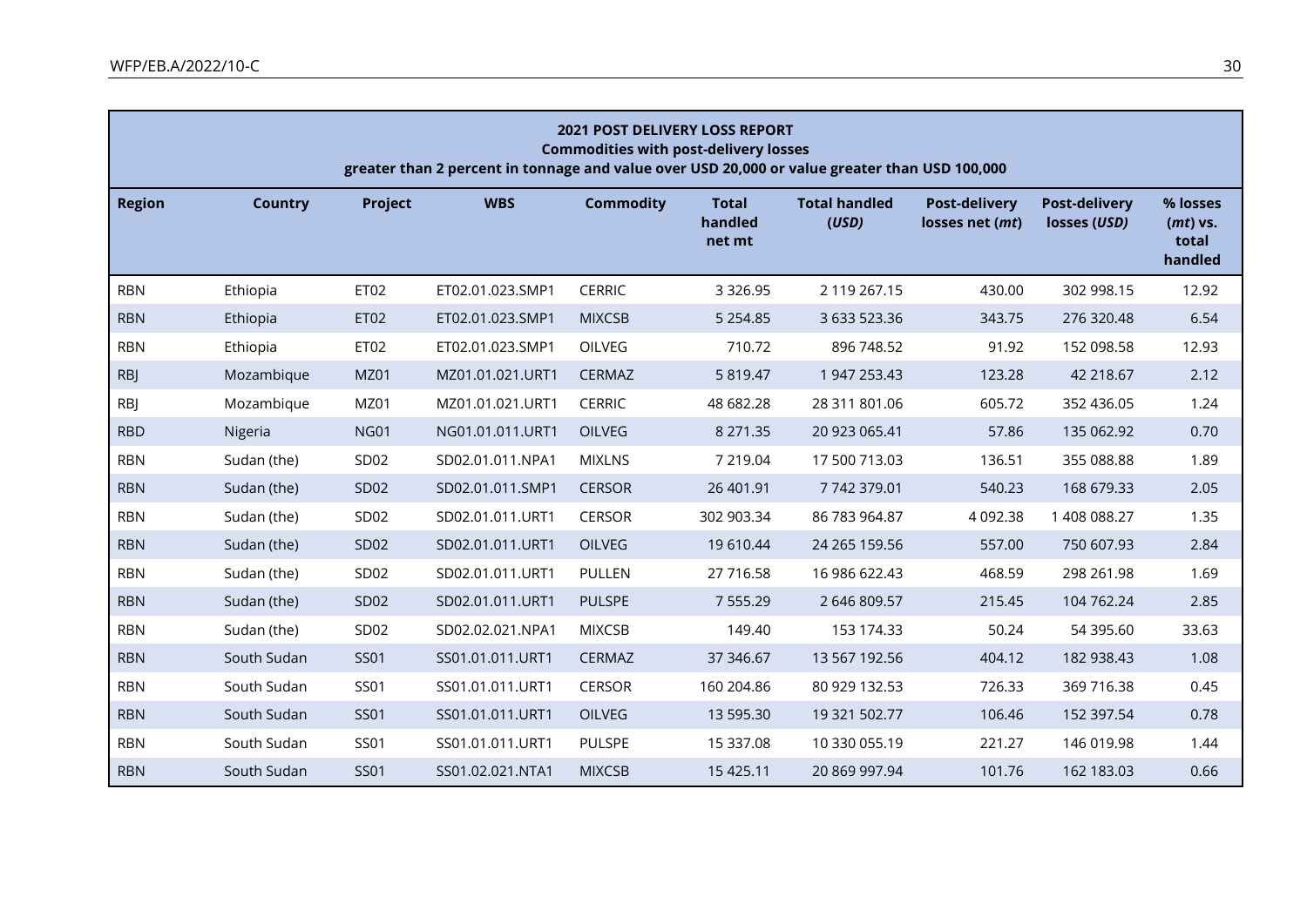|               |                         |             | greater than 2 percent in tonnage and value over USD 20,000 or value greater than USD 100,000 | <b>2021 POST DELIVERY LOSS REPORT</b><br><b>Commodities with post-delivery losses</b> |                                   |                               |                                         |                               |                                            |
|---------------|-------------------------|-------------|-----------------------------------------------------------------------------------------------|---------------------------------------------------------------------------------------|-----------------------------------|-------------------------------|-----------------------------------------|-------------------------------|--------------------------------------------|
| <b>Region</b> | <b>Country</b>          | Project     | <b>WBS</b>                                                                                    | <b>Commodity</b>                                                                      | <b>Total</b><br>handled<br>net mt | <b>Total handled</b><br>(USD) | <b>Post-delivery</b><br>losses net (mt) | Post-delivery<br>losses (USD) | % losses<br>$(mt)$ vs.<br>total<br>handled |
| <b>RBN</b>    | South Sudan             | <b>SS01</b> | SS01.02.021.NTA1                                                                              | <b>MIXLNS</b>                                                                         | 8 8 5 3.51                        | 23 793 836.43                 | 70.33                                   | 190 292.11                    | 0.79                                       |
| <b>RBN</b>    | South Sudan             | <b>SS01</b> | SS01.02.021.NTA1                                                                              | <b>MIXRSF</b>                                                                         | 2 613.84                          | 7829688.30                    | 80.28                                   | 227 134.99                    | 3.07                                       |
| <b>RBN</b>    | South Sudan             | <b>SS01</b> | SS01.03.033.ACL1                                                                              | <b>PULSPE</b>                                                                         | 2 4 2 0.69                        | 1 405 917.64                  | 131.52                                  | 89 154.45                     | 5.43                                       |
| <b>RBC</b>    | Syrian Arab<br>Republic | SY02        | SY02.01.011.URT1                                                                              | <b>CERRIC</b>                                                                         | 25 585.33                         | 10 292 389.22                 | 540.34                                  | 317 380.64                    | 2.11                                       |
| <b>RBC</b>    | Syrian Arab<br>Republic | SY02        | SY02.01.011.URT1                                                                              | <b>PULCKP</b>                                                                         | 6 5 2 5 . 5 0                     | 5 146 656.13                  | 286.51                                  | 235 007.35                    | 4.39                                       |
| <b>RBC</b>    | Syrian Arab<br>Republic | SY02        | SY02.01.011.URT1                                                                              | <b>PULLEN</b>                                                                         | 1 663.06                          | 424 990.88                    | 71.71                                   | 56 559.35                     | 4.31                                       |
| <b>RBC</b>    | Syrian Arab<br>Republic | SY02        | SY02.01.011.URT1                                                                              | <b>PULSLN</b>                                                                         | 45.44                             | 52 757.28                     | 44.71                                   | 51 901.65                     | 98.38                                      |
| <b>RBC</b>    | Syrian Arab<br>Republic | <b>SY02</b> | SY02.01.021.ACL1                                                                              | <b>PULCKP</b>                                                                         | 177.22                            | 96 142.32                     | 41.30                                   | 22 817.91                     | 23.31                                      |
| <b>RBN</b>    | Uganda                  | <b>UG01</b> | UG01.01.011.URT1                                                                              | CERMAZ                                                                                | 56 838.67                         | 16 970 389.21                 | 455.24                                  | 143 711.16                    | 0.80                                       |
| <b>RBN</b>    | Uganda                  | <b>UG01</b> | UG01.01.023.SMP1                                                                              | <b>CERMAZ</b>                                                                         | 5 2 5 0.9 4                       | 1 649 336.83                  | 177.22                                  | 53 881.06                     | 3.38                                       |
| <b>RBN</b>    | Uganda                  | <b>UG01</b> | UG01.02.031.NTA1                                                                              | <b>MIXCSB</b>                                                                         | 540.79                            | 753 935.45                    | 22.56                                   | 28 413.74                     | 4.17                                       |
| <b>RBC</b>    | Yemen                   | YE01        | YE01.01.011.URT1                                                                              | <b>CERWHE</b>                                                                         | 117 895.37                        | 38 750 432.16                 | 5 098.26                                | 1 659 449.95                  | 4.32                                       |
| <b>RBC</b>    | Yemen                   | YE01        | YE01.01.011.URT1                                                                              | <b>CERWHF</b>                                                                         | 897 874.35                        | 332 539 442.18                | 241.53                                  | 116 500.43                    | 0.03                                       |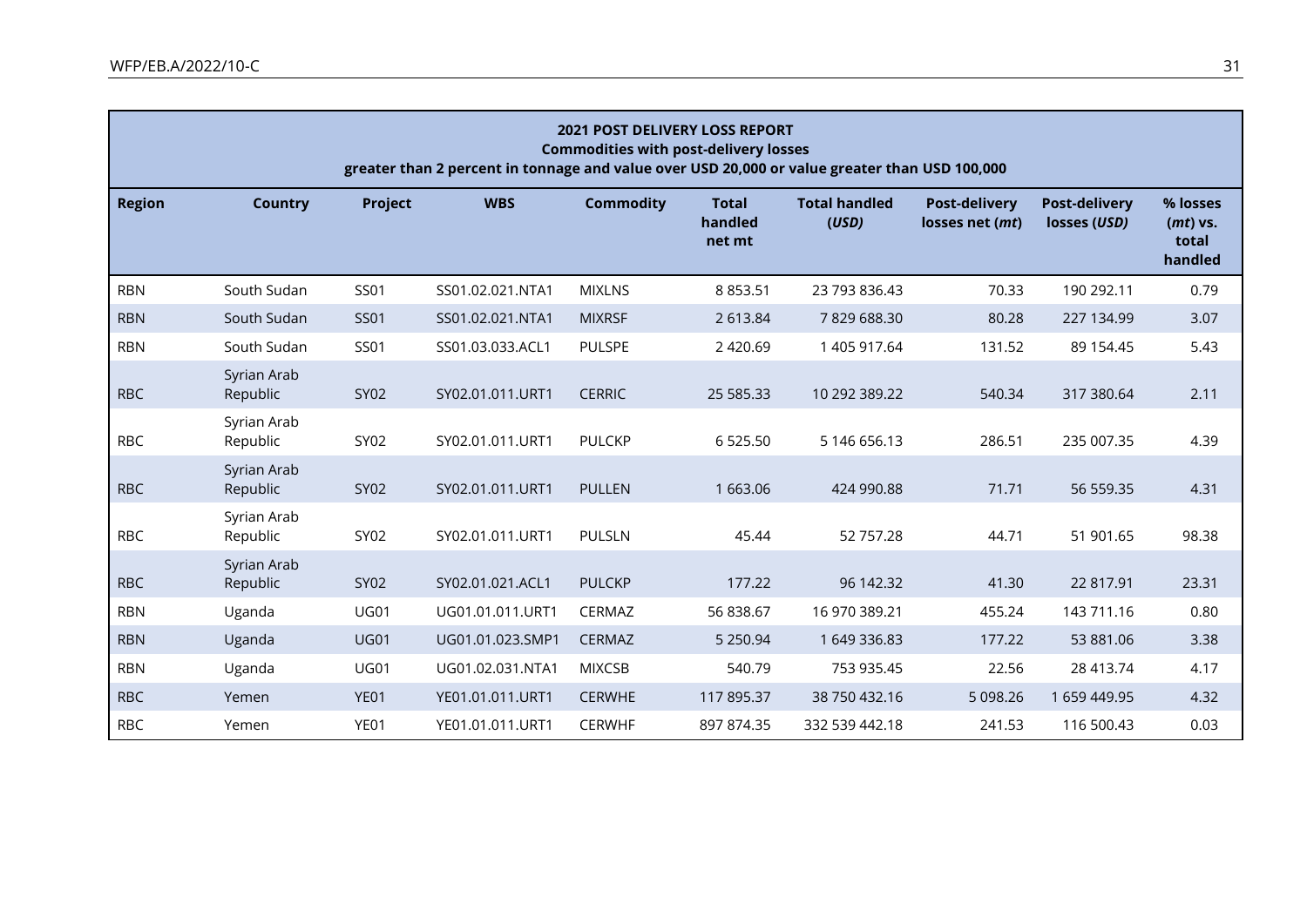| <b>2021 POST DELIVERY LOSS REPORT</b><br><b>Commodities with post-delivery losses</b><br>greater than 2 percent in tonnage and value over USD 20,000 or value greater than USD 100,000 |          |                  |                  |               |                                   |                               |                                                  |                                      |                                          |
|----------------------------------------------------------------------------------------------------------------------------------------------------------------------------------------|----------|------------------|------------------|---------------|-----------------------------------|-------------------------------|--------------------------------------------------|--------------------------------------|------------------------------------------|
| <b>Region</b>                                                                                                                                                                          | Country  | <b>Project</b>   | <b>WBS</b>       | Commodity     | <b>Total</b><br>handled<br>net mt | <b>Total handled</b><br>(USD) | <b>Post-delivery</b><br>losses net ( <i>mt</i> ) | <b>Post-delivery</b><br>losses (USD) | % losses<br>(mt) vs.<br>total<br>handled |
| <b>RBC</b>                                                                                                                                                                             | Yemen    | YE <sub>01</sub> | YE01.01.011.URT1 | <b>PULBEA</b> | 182.16                            | 205 203.79                    | 27.79                                            | 33 727.00                            | 15.26                                    |
| <b>RBC</b>                                                                                                                                                                             | Yemen    | YE01             | YE01.02.021.NTA1 | <b>MIXLNS</b> | 22 302.32                         | 53 493 678.84                 | 70.22                                            | 194 749.85                           | 0.31                                     |
| <b>RBJ</b>                                                                                                                                                                             | Zimbabwe | ZW01             | ZW01.01.011.URT2 | <b>CERMAZ</b> | 182.83                            | 49 367.90                     | 113.83                                           | 30 260.48                            | 62.26                                    |
| <b>Grand total</b>                                                                                                                                                                     |          |                  |                  |               | 2 235 581.39                      | 1 071 440 042.12              | 19 613.50                                        | 11 916 657.62                        |                                          |

Total handled = opening stocks plus food received in-country